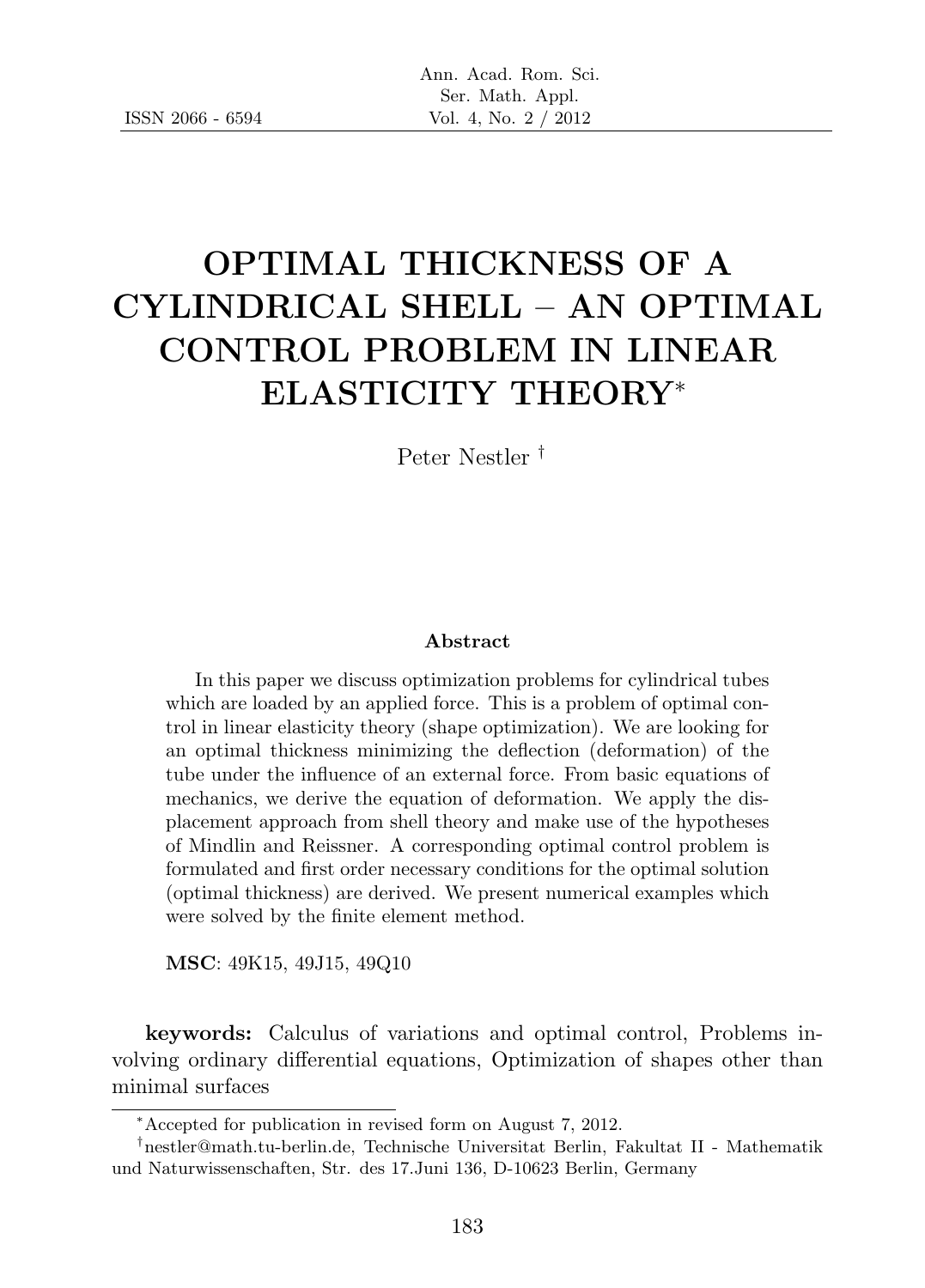#### 1 Introduction

In this paper, we discuss a particular class of optimal shape design for cylindrical shells. As a problem of shape optimization, it belongs to a very active field of research with extensive literature. We refer only to the books by Sokolowski and Zolesio [1], Pironneau [2], Haslinger and Mäkinen [3] and Neittaanmäki et al. [4], Delfour and Zolesio [5], or Masmoudi et al. [6] and to the references therein. Our problem is, in some sense, easier to handle, because it can be transformed to an optimal control problem of coefficients in a 4th order elliptic equation. We have been inspired by the papers [7,8,9,10] on this subject. First investigations and modelings of these problems can be found in the books of Ciarlet [11] and Timoshenko [12]. Lepik and Lepikult. [7], Lepikult et al. [7,8], and Lellep [9,10] contributed to this topic. Lepikult et al. [8] discuss related problems and solve them with the software Gesop. We should also mention Olenev [14], who examined the plastic deformation of cylindrical shells due to an external force. Lellep [10] developed optimization procedures for cylindrical shells with piecewise linear geometry. The work by Neittaanmäki et al.  $[4]$  and Sprekels and Tiba  $[15]$  is most close to ours. They deal with a similar problem in elliptic equations of fourth order.

The present paper considers the effect of an external force on a cylindrical shell (specific rotationally symmetric force). As a result of this force the cylinder tube is deformed. Our objective is to determine the thickness of the tube, which minimizes the deformation. The underlying physical process is described by a 4th order ordinary differential equation with boundary conditions, which results from the balance of power. As an additional condition, we require that the volume of the tube remains constant. To obtain practical solutions we also require the thickness to vary only within specified limits. We seek to find an optimal thickness numerically and we derive first order necessary conditions for the optimal solution. The particular way of numerical treatment is one of our main issues. First-order conditions for optimality are tested numerically to evaluate the precision of the computed optimal shape. This is another novelty of this work. In this paper, we treat the stationary case, which is formulated in the next section. In a forthcoming paper we will deal with the transient case, which results from the law of conservation of momentum.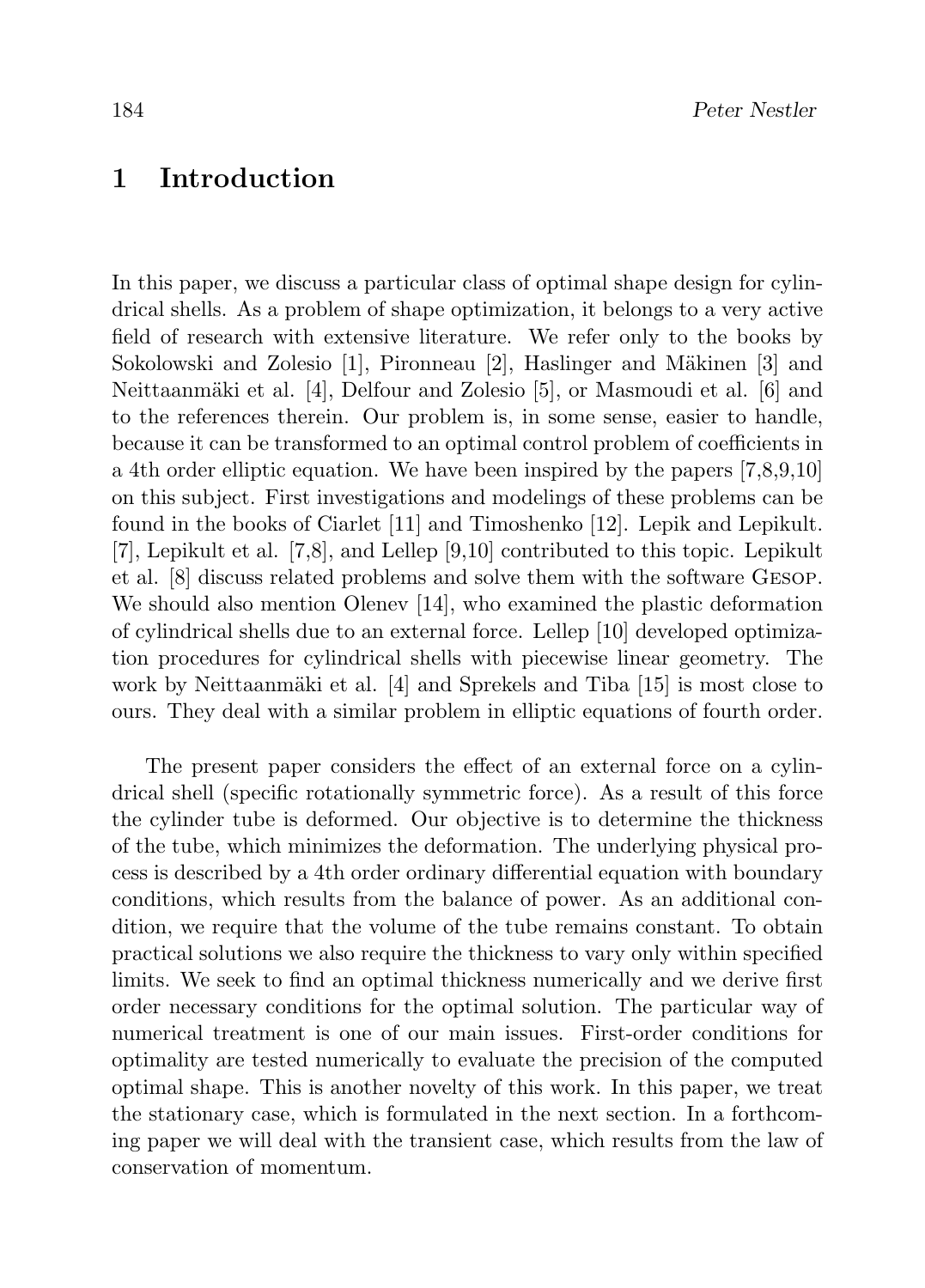#### 2 Modeling of the Problem

Many practical problems deal with deformations of bodies caused by the influence of forces. Examples are the deflection of floors, vibration characteristics of bridges, deformations during processing of metals, and crash tests in car industry. These practical problems are analyzed in elasticity theory. By using the basic equations of mechanics (balance of power, stress reaction of the material) and taking into account the geometric properties of the body the aforementioned problems can be modeled fairly simple. As a result we obtain equations for the solution (deformation) of the problem.

Let  $\overline{\Omega}_{3D} \subset \mathbb{R}^3$  be the reference configuration for a body in the stress free state. The state is expressed by a map  $\phi : \overline{\Omega}_{3D} \to \mathbf{R}^3$ . This map includes the identity mapping and small displacements y. The deviation from the identity mapping is expressed by the strain. The strain-tensor  $\varepsilon$  has the following components:

$$
\varepsilon_{ij} = \frac{1}{2} \left( \frac{\partial y_i}{\partial x_j} + \frac{\partial y_j}{\partial x_i} \right) \qquad i, j = 1, 2, 3.
$$

The displacements depend on material parameters by Hooke's law

$$
\sigma(\mathbf{y}) = 2\mu \,\varepsilon(\mathbf{y}) + \lambda(\text{trace } (\varepsilon(\mathbf{y}))) \cdot I,
$$

with the Lamé-constants  $\lambda, \mu$  (material parameters), the identical tensor I, and the stress tensor  $\sigma$ . In linear elasticity theory, the goal is to minimize the energy functional

$$
\Pi(\mathbf{y}) := \int_{\Omega_{3D}} \left[ \frac{1}{2} \sigma(\mathbf{y}) : \varepsilon(\mathbf{y}) - \mathbf{f} \cdot \mathbf{y} \right] d\mathbf{x} - \int_{\partial \Omega_{3D}} \mathbf{g} \cdot \mathbf{y} dS
$$

for all admissible y. The term  $\sigma : \varepsilon$  denotes the second order tensor product of  $\sigma$  and  $\varepsilon$ . The function f represents the force exerted on the body and g formulates possible boundary conditions derived from the specific problem. For modeling the cylindrical shell we use the hypotheses of Mindlin and Reissner [16,17]. This allows to reduce our 3-dimensional problem to a 1 dimensional. The deformation of the body under the force f is modeled by the balance of power

$$
-\text{div }\sigma(\mathbf{y}) = \mathbf{f}.\tag{1}
$$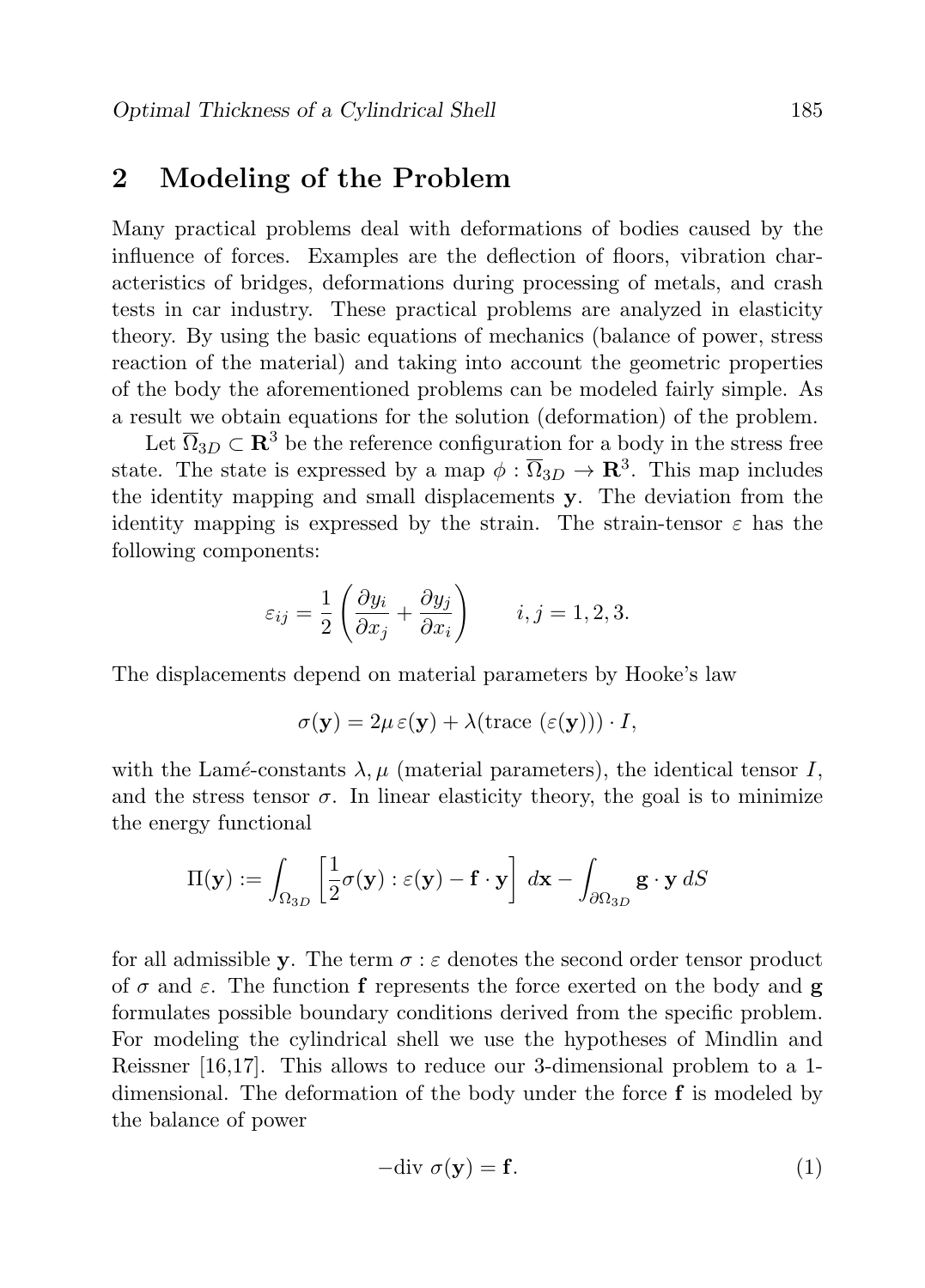Let us introduce the cylindrical shell to be optimized. A cylindrical shell is most conveniently described in cylindrical coordinates. The surface of the cylinder  $\Omega_{2D}^C := [0,1] \times [0,2\pi]$  with radius R is given by

$$
\mathbf{z}(x,\varphi) = \begin{bmatrix} x \\ R\cos\varphi \\ R\sin\varphi \end{bmatrix}, \quad x \in \overline{\Omega} := [0,1], \varphi \in [0,2\pi].
$$

The cylindrical shell S with center plane  $z(x, \varphi)$  and thickness u is given as

$$
S = \left\{ \mathbf{z}(x,\varphi) + h \begin{bmatrix} 0 \\ \cos \varphi \\ \sin \varphi \end{bmatrix} \middle| h \in \left[ -\frac{u}{2}, \frac{u}{2} \right], (x,\varphi) \in \Omega_{2D}^C \right\},\
$$

in the natural coordinate system  $\mathbf{e}_i$ ,  $(i = 1, 2, 3)$ , specified by the cylindrical shell,

$$
\mathbf{e}_1 = \frac{\partial \mathcal{S}}{\partial x} \qquad \mathbf{e}_2 = \frac{\partial \mathcal{S}}{\partial \varphi} \qquad \mathbf{e}_3 = \frac{\partial \mathcal{S}}{\partial h}.
$$

We mention that  $\Omega_{3D} = S$ , to close the gap the setting above.



Figure 1: cylindrical shell

The Mindlin and Reissner hypotheses lead to the displacement law

$$
\mathbf{y} = y_1(x,\varphi)\mathbf{e}_1 + y_2(x,\varphi)\mathbf{e}_2 + y_3(x,\varphi)\mathbf{e}_3 - h[\theta_1(x,\varphi)\mathbf{e}_1 + \theta_2(x,\varphi)\mathbf{e}_2]
$$

with displacements  $y_i : \mathcal{S} \to \mathbf{R}$  with respect to all basis-directions and torsions  $\theta_i : \mathcal{S} \to \mathbf{R}$ . We assume a rotationally symmetric force. Let the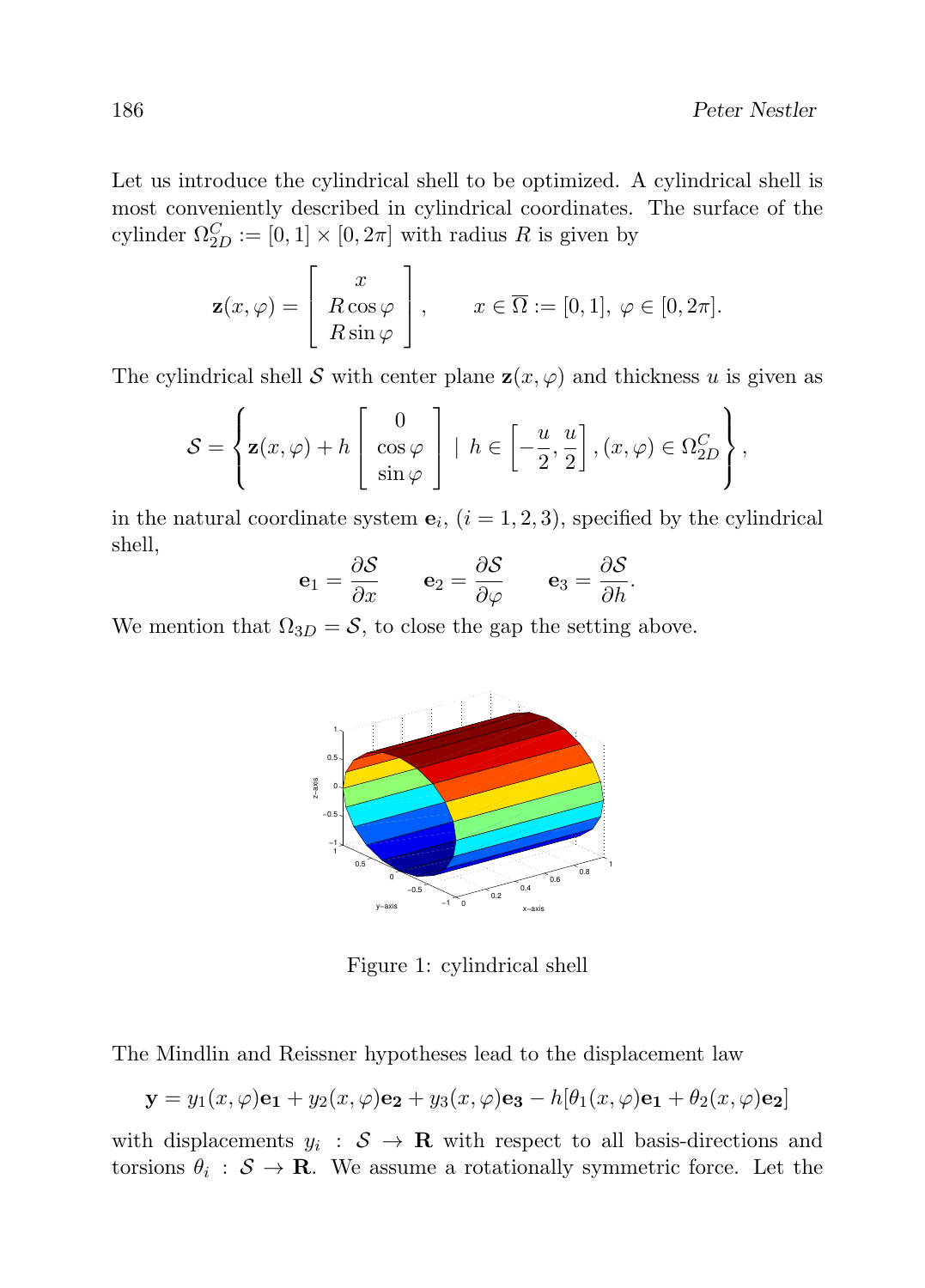tube be fixed at its ends and let the Kirchhoff-Love hypothesis for a thin shell be fulfilled. We use soft clamped boundary conditions  $(y_i = 0, \nabla \theta_i = 0)$ on the considered boundary) which are often considered in practice. Under these conditions, we have  $y_1 = y_2 = \theta_2 = 0$  and  $\partial_x y_1 = \theta_1$ . We insert the displacement law into the balance of power (1). With  $w := y_3, f_z := \mathbf{f} \cdot \mathbf{e}_3$ , there follows the equation of the stationary problem in the weak formulation: Find a solution  $w \in V := H^2(\Omega) \cap H_0^1(\Omega)$  such that

$$
\int_{\Omega} \left\{ (2\mu + \lambda) \left[ \frac{Ru^3}{12} d_x^2 w d_x^2 \tilde{w} + \left( \frac{u^3}{12R^3} + \frac{u}{R} \right) w \tilde{w} \right] \right\} dx = R \int_{\Omega} f_z \tilde{w} dx \quad (2)
$$

for each  $\tilde{w} \in V$ . We recall that  $\Omega = (0, 1)$ . Here and what follows,  $d_x^2 w$ stands for  $\frac{d^2w}{dx^2}$ . The space  $H^k(\Omega)$  denotes the standard well know Sobolev space of order k. The existence of a solution of equation  $(2)$  can be shown by the Lemma of Lax and Milgram. This variational formulation has the advantage that we look for the solution in the weak sense (weak solution)  $w \in V$ . Later we need the higher regularity  $w \in V \cap H^k(\Omega)$  with  $k > 2$ . To achieve this higher regularity, we require that the force  $f<sub>z</sub>$  belongs to  $H^{k-1}(\Omega)$  and that the coefficients of the differential equation are sufficiently smooth, for more information see [18].

Under sufficient smoothness,  $w$  is a classical solution of the equation  $(2)$ . We allow the function  $f_z$  to be only square integrable, i.e.  $f_z \in L^2(\Omega)$ . This generalization fits better to the practical situation.

To cover the non-linearities with respect to the control  $u$ , we define Nemytskij operators  $\Phi, \Psi : L^{\infty}(\Omega) \to L^{\infty}(\Omega)$ :

$$
\Phi(u) := (2\mu + \lambda) \frac{Ru^3}{12} \qquad \Psi(u) := (2\mu + \lambda) \left(\frac{u^3}{12R^3} + \frac{u}{R}\right).
$$

These operators are continuously differentiable. We need them for the derivatives of optimality criteria for the optimal control problem. These derivatives can be expressed for a direction  $h \in L^{\infty}(\Omega)$  by

$$
\Phi'(u)h = (2\mu + \lambda_{ESZ})\frac{Ru^2}{4}h \qquad \Psi'(u)h = (2\mu + \lambda_{ESZ})\left(\frac{u^2}{4R^3} + \frac{1}{R}\right)h.
$$

#### 3 The Optimal Control Problem

For the formulation of the problem and its solvability, we assume the existence of an optimal control  $\overline{u}$ . The goal is to determine a thickness  $\overline{u}$ , which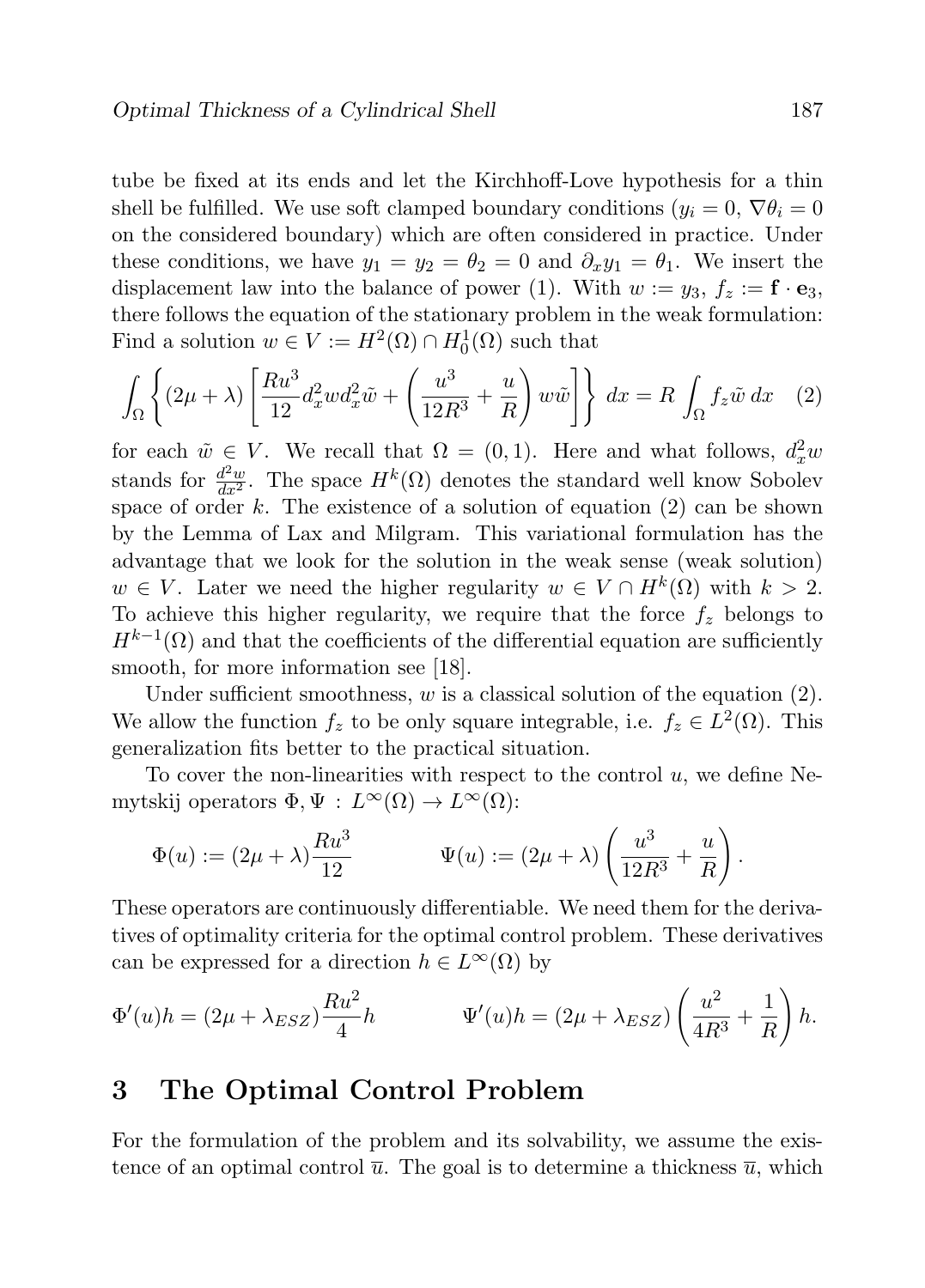minimizes the deformation of the cylinder tube. Additionally, we require the cylindrical shell to have a constant volume:

$$
\min_{u \in U_{ad}} J(w) := \min_{u \in U_{ad}} \int_{\Omega} f_z(x) w(x) dx
$$

subject to

$$
d_x^2 \left( \Phi(u) d_x^2 w \right) + \Psi(u) w = R f_z
$$
  

$$
w(0) = w(1) = d_x^2 w(0) = d_x^2 w(1) = 0
$$

where

$$
U_{ad} = \left\{ u \in L^{\infty}(\Omega), \ u_a \le u(x) \le u_b \text{ a.e., } \int_{\Omega} u(x) dx = C \right\},\
$$

and  $0 < u_a < u_b$  are given. Additionally, the objective function is weighted by the applied force  $f_z$ . In regular situations, we can assume that the resulting deformation  $w$  has the same direction as the applied force. Then the objective function is positive. The thickness  $u = u(x)$  is the control function that influences the displacement (deflection)  $w = w(x)$  for a given force  $f_z = f_z(x)$ . The constant  $C := \frac{V_Z}{2\pi R}$  considers the constant volume of the shell  $V_Z$ . In this formulation of the optimal control problem we have used the strong formulation to highlight the type of equation and the soft clamped boundary conditions. In the following and in the numerical calculations we use only the weak formulation (2).

Let us assume for convenience that a (globally) optimal control exists that we denote in the following by  $\overline{u}$ . In general, this problem of existence is fairly delicate in the theory of shape optimization. We refer to the preface in Sokolowski and Zolesio [1], who underline the intrinsic difficulties of this issue. The existence of optimal controls can be proved in certain classes of functions that are compact in some sense. We refer also to recent discussions on bounded perimeter sets in shape optimization discussed in [5,6,18,19]. In the case of optimal shaping of some thin elastic structures such as arches or curved rods, another method was presented by Sprekels and Tiba [15], cf. also Neittaanmäki et al.  $[4]$ . In our case, this method is not applicable, because we have a volume constraint that cannot be handled this way. We also might work in a set  $U_{ad}$  that is compact in  $L^{\infty}$ . This is not useful for our application. However, in the numerical discretization, the existence of an optimal control follows by standard compactness arguments. Moreover, as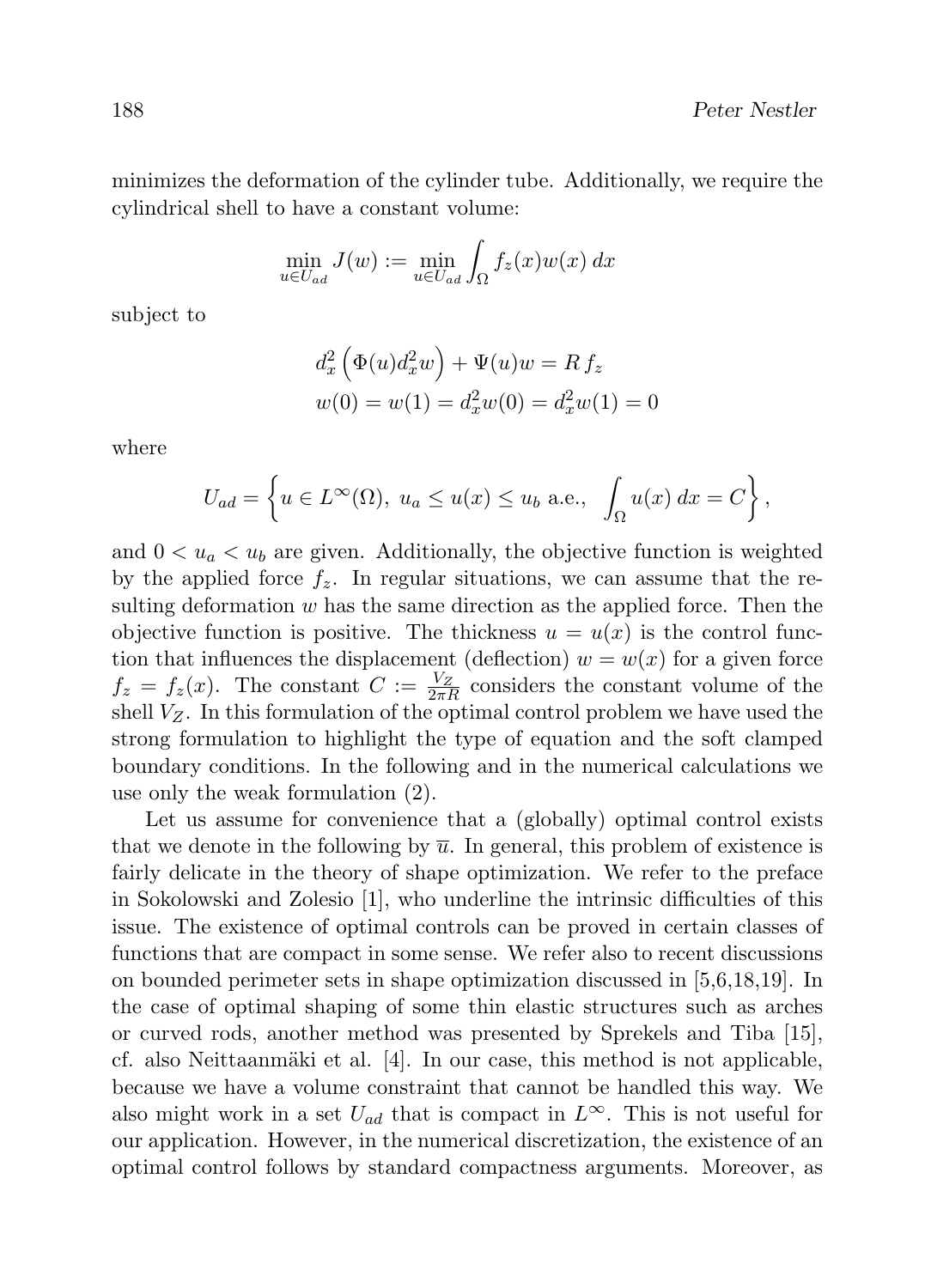in classical calculus of variations, we might assume the existence of a locally optimal control. The whole theory of our paper remains true without any change for any locally optimal control  $\overline{u}$ .

Next, we transform this problem to a nonlinear optimization problem in a Banach space. For this, we define the control-to-state operator  $G: u \mapsto$  $w, G : L^{\infty}(\Omega) \to V$  where  $w \in V$  is the solution of the state equation. This allows us to eliminate the state  $w$  in the objective functional and to formulate the so-called reduced optimal control problem:

$$
\min_{u \in U_{ad}} J(G(u)) = \min_{u \in U_{ad}} \int_{\Omega} [f_z G(u)](x) dx.
$$
\n(3)

Let us define the reduced functional f by

$$
f(u) := \int_{\Omega} [f_z \, G(u)](x) \, dx.
$$

Next, we formulate the first order necessary conditions of this problem. Notice that  $f$  is continuously Fréchet-differentiability.

**Lemma 1** Let  $\overline{u} \in U_{ad}$  be a solution of the problem (3). Then the variational inequality

$$
f'(\overline{u})(u - \overline{u}) \ge 0 \qquad \forall \ u \in U_{ad}
$$

is fulfilled.

We refer, for instance, to [19] for the proof of this standard result. By the chain rule, we find for any  $h \in L^{\infty}(\Omega)$ 

$$
f'(\overline{u})h = \int_{\Omega} [f_z G'(\overline{u})h](x) dx
$$

as the derivative of the objective functional. The derivative of the controlto-state operator  $G$  is given by the following theorem as a solution of a boundary value problem.

**Theorem 1** Let  $\Omega$  be a bounded Lipschitz domain and  $\Phi$ ,  $\Psi$  be differentiable Nemytskij operators in  $L^{\infty}(\Omega)$ . Then the control-to-state operator G is continuously Fréchet-differentiable. The derivative at  $\overline{u}$  in direction h given by

$$
G'(\overline{u})h=y
$$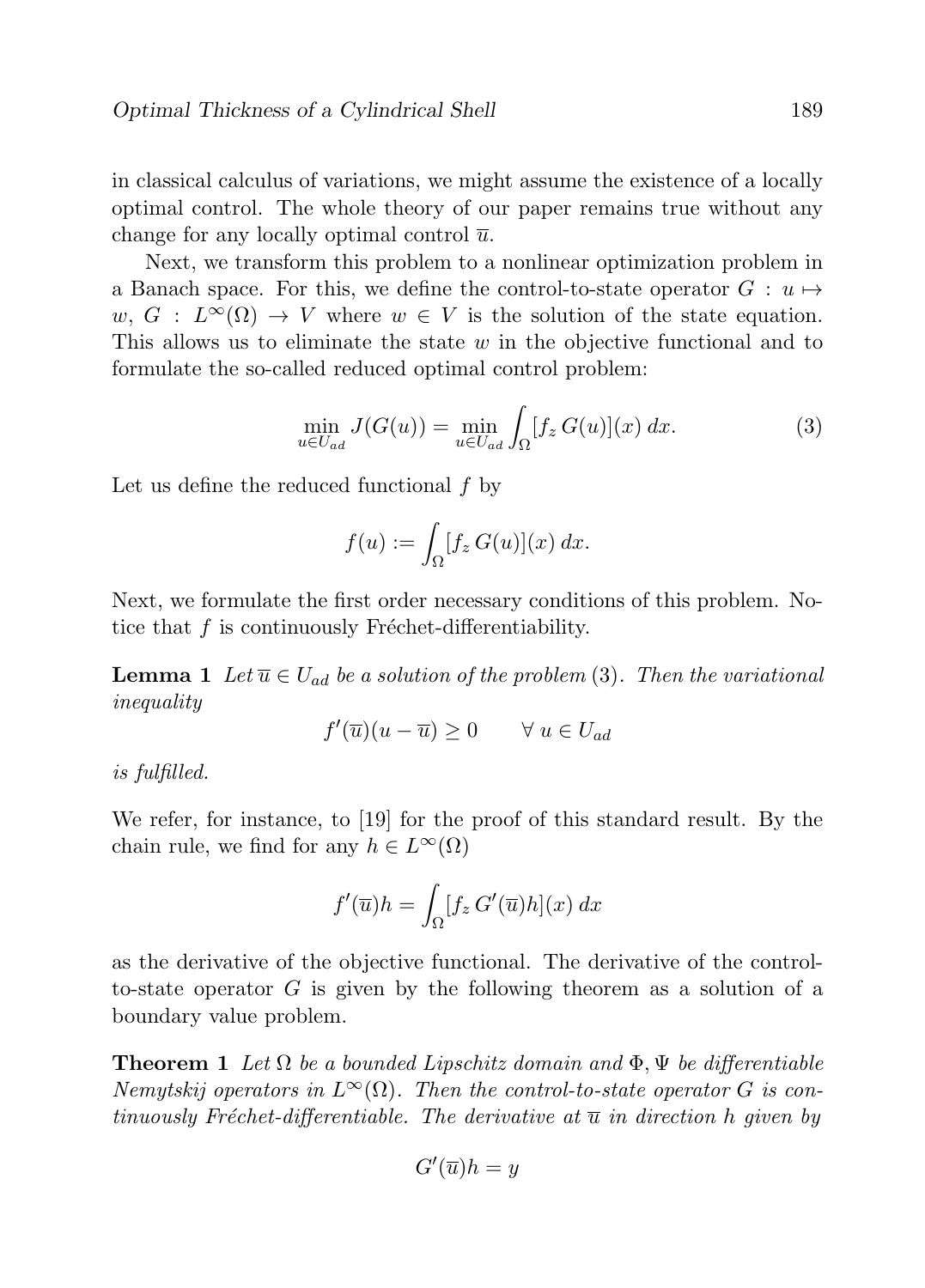with y being the weak solution of the boundary value problem

$$
d_x^2 \left( \Phi(\overline{u}) d_x^2 y \right) + \Psi(\overline{u}) y = -d_x^2 \left( \Phi'(\overline{u}) h d_x^2 \overline{w} \right) - \Psi'(\overline{u}) h \overline{w}
$$

with boundary conditions  $y(0) = d_x^2 y(0) = y(1) = d_x^2 y(1) = 0$ . Here,  $\overline{u}$ and  $\overline{w} \in V$  denote the optimal control and the associated optimal state, respectively.

**Proof.** Let  $\overline{w} = G(\overline{u})$  be the weak solution of the boundary value problem

$$
d_x^2(\Phi(\overline{u})d_x^2\overline{w}) + \Psi(\overline{u})\overline{w} = R f_z
$$
  

$$
\overline{w}(0) = \overline{w}(1) = d_x^2 \overline{w}(0) = d_x^2 \overline{w}(1) = 0
$$

and let  $w_u = G(\overline{u} + h)$ ,  $h \in L^{\infty}(\Omega)$ , be the weak solution of the boundary value problem

$$
d_x^2(\Phi(\overline{u}+h)d_x^2w_u) + \Psi(\overline{u}+h)w_u = R f_z
$$
  

$$
w_u(0) = w_u(1) = d_x^2w_u(0) = d_x^2w_u(1) = 0.
$$

We consider the difference  $G(\overline{u}+h)-G(\overline{u})$  and use the Fréchet-differentiability of the Nemytskij operators:

$$
d_x^2([\Phi'(\overline{u})h + r_{\Phi}(\overline{u}, h)]d_x^2\overline{w} + \Phi(\overline{u} + h)d_x^2(w_u - \overline{w}))
$$
  
 
$$
+[\Psi'(\overline{u})h + r_{\Psi}(\overline{u}, h)]\overline{w} + \Psi(\overline{u} + h)(w_u - \overline{w}) = 0.
$$

For the boundary conditions, it follows

$$
w_u(0) - \overline{w}(0) = 0 \t d_x^2(w_u(0) - \overline{w}(0)) = 0
$$
  

$$
w_u(1) - \overline{w}(1) = 0 \t d_x^2(w_u(1) - \overline{w}(1)) = 0.
$$

We define  $w_u - \overline{w} = y + y_r$  with  $y \in V$  being the weak solution of the equation

$$
d_x^2(\Phi(\overline{u})d_x^2y) + \Psi(\overline{u})y = -d_x^2(\Phi'(\overline{u})hd_x^2\overline{w}) - \Psi'(\overline{u})h\overline{w}
$$

with boundary conditions  $y(0) = d_x^2 y(0) = y(1) = d_x^2 y(1) = 0$ . Now we consider the difference in order to derive an equation for the function  $y_r \in V$ :

$$
d_x^2(\Phi(\overline{u}+h)d_x^2y_r) + \Psi(\overline{u}+h)y_r + d_x^2([\Phi'(\overline{u})h + r_{\Phi}(\overline{u},h)]d_x^2y) + [\Psi'(\overline{u})h + r_{\Psi}(\overline{u},h)]y + d_x^2(r_{\Phi}(\overline{u},h)d_x^2\overline{w}) + r_{\Psi}(\overline{u},h)\overline{w} = 0.
$$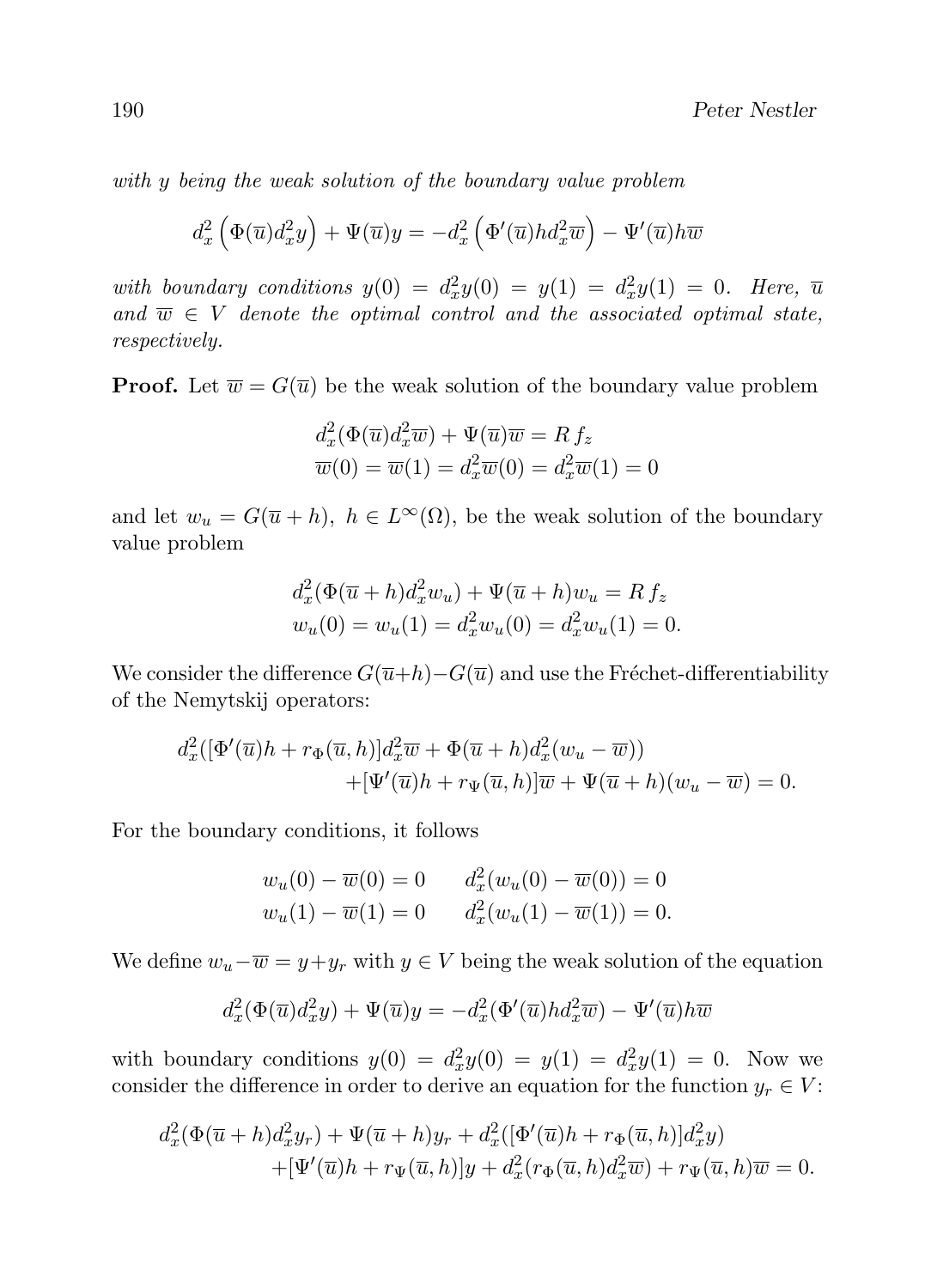For the boundary conditions it follows

$$
y_r(0) = d_x^2 y_r(0) = y_r(1) = d_x^2 y_r(1) = 0.
$$

In order to prove the existence of a solution by the Lemma of Lax and Milgram, we consider the variational formulation. To this aim, we define the bilinear forms

$$
a_y(y,v) := \int_{\Omega} {\{\Phi(\overline{u})d_x^2yd_x^2v + \Psi(\overline{u})yv\} dx}
$$
  

$$
a_{y_r}(y_r,v) := \int_{\Omega} {\{\Phi(\overline{u}+h)d_x^2y_r d_x^2v + \Psi(\overline{u}+h)y_rv\} dx}
$$

for each  $v \in V$ . Moreover, we introduce linear functionals  $f_y : V \to \mathbf{R}$  and  $f_{y_r}: V \to \mathbf{R}$  by

$$
f_y(v) := \int_{\Omega} \{-\Phi'(\overline{u})h d_x^2 \overline{w} d_x^2 v - \Psi'(\overline{u})h \overline{w} v\} dx
$$
  

$$
f_{y_r}(v) := \int_{\Omega} \{-r_{\Phi}(\overline{u}, h) d_x^2 \overline{w} d_x^2 v - r_{\Psi}(\overline{u}, h) \overline{w} v
$$
  

$$
-[\Phi'(\overline{u})h + r_{\Phi}(\overline{u}, h)] d_x^2 y d_x^2 v - [\Psi'(\overline{u})h + r_{\Psi}(\overline{u}, h)]yv\} dx
$$

for fixed  $h \in L^{\infty}(\Omega)$  sufficiently small. Notice that  $d_x^2 \overline{w} \in L^2(\Omega)$  is satisfied, hence the expressions on the right-hand side are well-posed. This leads to the following problems: Find functions  $y$  and  $y_r$  that satisfy the equations

$$
a_y(y, v) = f_y(v)
$$
 and  $a_{y_r}(y_r, v) = f_{y_r}(v)$ 

for all  $v \in V$ . Obviously, the bilinear forms satisfy the conditions of the Lemma of Lax and Milgram. In order to estimate the linear form  $f_y(v)$ , we define  $\Theta_1(\overline{u})(x) := \max\{|\Phi'(\overline{u})(x)|, |\Psi'(\overline{u})(x)|\}, x \in \Omega$ , and it holds

$$
|f_y(v)| \leq \int_{\Omega} |\Theta_1(\overline{u})h||d_x^2 \overline{w}d_x^2 v + \overline{w}v| dx \leq ||\Theta_1||_{L^{\infty}} ||h||_{L^{\infty}} ||\overline{w}||_{H^2} ||v||_{H^2}.
$$

For the norm of the functional it follows

$$
||f_y||_{V^*} = \sup_{v \in V} \frac{|f_y(v)|}{||v||_V} \le ||\Theta_1||_{L^{\infty}} ||h||_{L^{\infty}} ||\overline{w}||_{H^2}.
$$

The Lemma of Lax and Milgram yields

$$
||y||_{H^2} \le \frac{||\Theta_1||_{L^{\infty}}||h||_{L^{\infty}}}{\beta_0} ||\overline{w}||_{H^2}
$$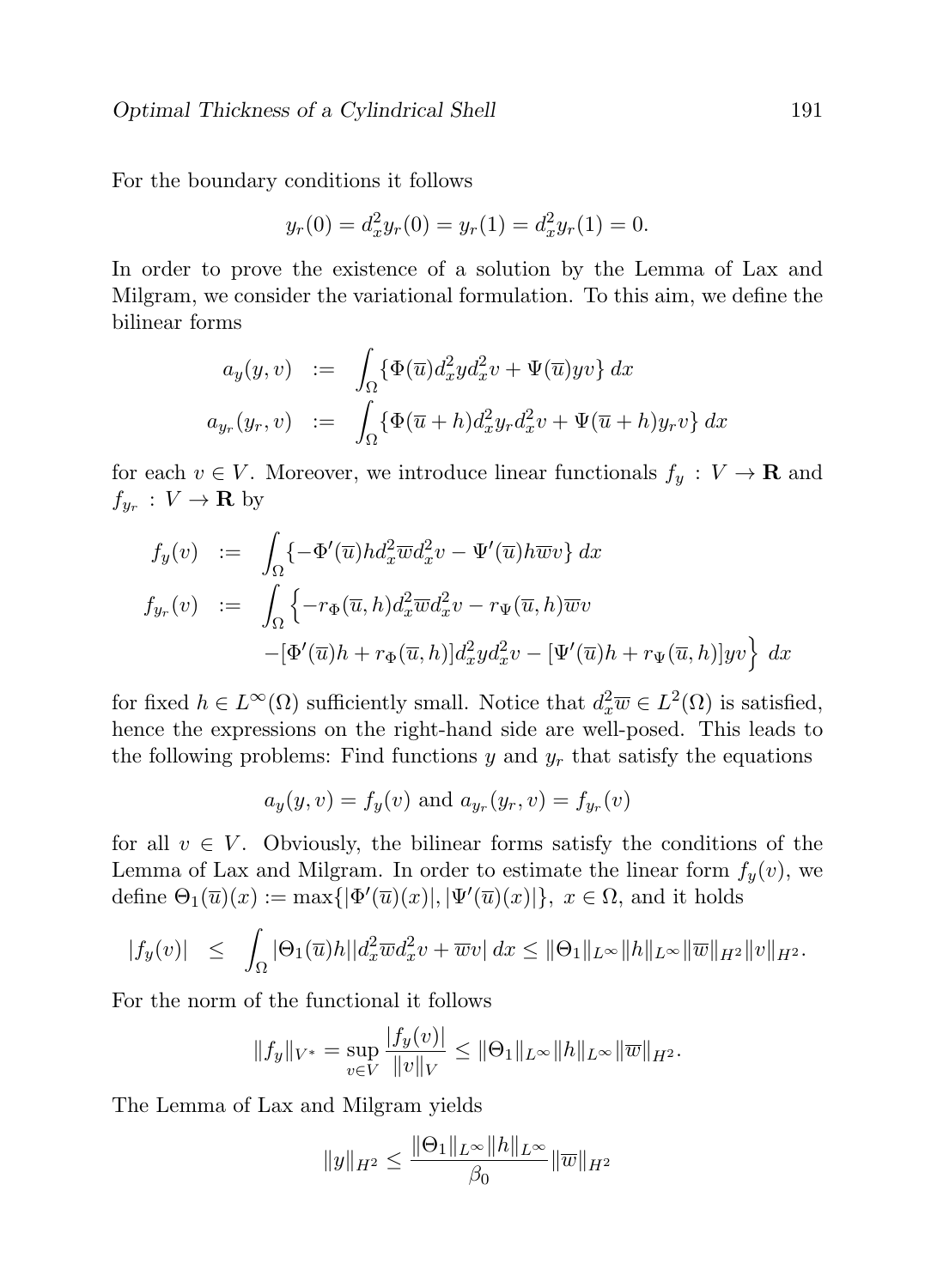with a constant  $\beta_0 > 0$ . The solution y depends linearly on h. In order to estimate the linear form  $f_{y_r}(v)$  we define

$$
r_{y_r}(\overline{u},h)(x) := \max\{|r_{\Phi}(\overline{u},h)(x)|, |r_{\Psi}(\overline{u},h)(x)|\}, x \in \Omega.
$$

We have

$$
\begin{array}{rcl}\n|f_{y_r}(v)| & \leq & \int_{\Omega} |r_{y_r}(\overline{u}, h)| |d_x^2(\overline{w} + y) d_x^2 v + (\overline{w} + y)v| + |\Theta_1||h||d_x^2 y d_x^2 v + yv| \, dx \\
& \leq & \|r_{y_r}(\overline{u}, h)\|_{L^\infty} \|\overline{w} + y\|_{H^2} \|v\|_{H^2} + \|\Theta_1\|_{L^\infty} \|h\|_{L^\infty} \|y\|_{H^2} \|v\|_{H^2},\n\end{array}
$$

hence

$$
||f_{y_r}||_{V^*} \leq ||r_{y_r}(\overline{u}, h)||_{L^{\infty}} ||\overline{w} + y||_{H^2} + ||\Theta_1||_{L^{\infty}} ||h||_{L^{\infty}} ||y||_{H^2}.
$$

Therefore it holds

$$
||y_r||_{H^2} \le c_\alpha ||f_{y_r}||_{V^*}
$$

with a constant  $c_{\alpha} > 0$ . It remains to show that the remainder term  $y_r$ satisfies the required property. We divide by  $||h||_{L^{\infty}} > 0$ ,

$$
\frac{\|y_r\|_{H^2}}{\|h\|_{L^{\infty}}} \le c_{\alpha} \frac{\|f_{y_r}\|_{V^*}}{\|h\|_{L^{\infty}}},
$$

and consider the limit  $||h||_{L^{\infty}} \to 0$ . In the following we analyze each term separately. First, we invoke the remainder property of Nemytskij operators. For the second term, we use our estimate of the solution  $y$ ,

$$
\frac{\|r_{y_r}(\overline{u},h)\|_{L^{\infty}}\|y\|_{H^2}}{\|h\|_{L^{\infty}}}\leq \frac{\|r_{y_r}(\overline{u},h)\|_{L^{\infty}}\|\Theta_1\|_{L^{\infty}}\|h\|_{L^{\infty}}\|\overline{w}\|_{H^2}}{\beta_0\|h\|_{L^{\infty}}}\n= \frac{\|r_{y_r}(\overline{u},h)\|_{L^{\infty}}\|\Theta_1\|_{L^{\infty}}\|\overline{w}\|_{H^2}}{\beta_0}\to 0,
$$

as  $||h||_{L^{\infty}} \to 0$ . The last term is handled by

$$
\frac{\|\Theta_1\|_{L^{\infty}}\|h\|_{L^{\infty}}\|y\|_{H^2}}{\|h\|_{L^{\infty}}}\leq \frac{\|\Theta_1\|_{L^{\infty}}^2\|h\|_{L^{\infty}}^2\|\overline{w}\|_{H^2}}{\beta_0\|h\|_{L^{\infty}}}\n= \frac{\|\Theta_1\|_{L^{\infty}}^2\|h\|_{L^{\infty}}\|\overline{w}\|_{H^2}}{\beta_0}\to 0
$$

for  $||h||_{L^{\infty}} \to 0$ . In view of the remainder property, we conclude

$$
\frac{\|y_r\|_{H^2}}{\|h\|_{L^{\infty}}} \le c_{\alpha} \frac{\|f_{y_r}\|_{V^*}}{\|h\|_{L^{\infty}}} \le o(\|h\|_{L^{\infty}}).
$$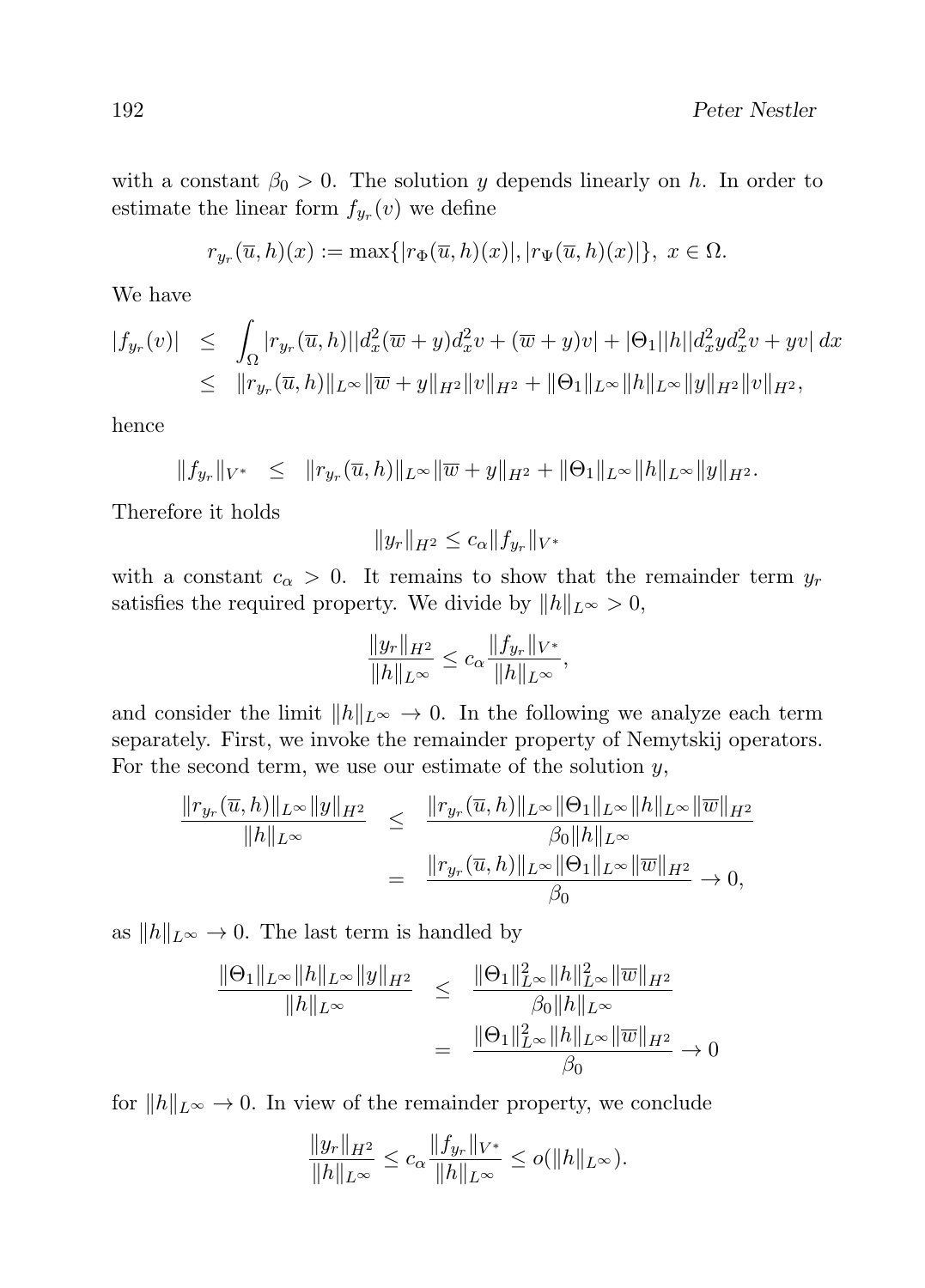Thus we showed the Fréchet-differentiability of the operator  $G$ :

$$
G(\overline{u} + h) - G(\overline{u}) = G'(\overline{u})h + r_G(\overline{u}, h)
$$

with  $G'(\overline{u})h = y$  and  $r_G(\overline{u}, h) = y_r$ .

By an adjoint state, we are able to formulate this derivative more useful.

**Definition 1** The adjoint state  $p \in V$  associated with  $\overline{u}$  is the weak solution of the boundary value problem

$$
d_x^2 \left( \Phi(\overline{u}) d_x^2 p \right) + \Psi(\overline{u}) p = f_z
$$

with boundary conditions  $p(0) = d_x^2 p(0) = p(1) = d_x^2 p(1) = 0$ .

We use the function  $p$  in order to express the first order necessary condition more conveniently. The function  $p$  can be interpreted as Lagrange multiplier associated with the state equation.

**Lemma 2** Let functions  $\overline{u}, h \in L^{\infty}(\Omega)$  be given. Furthermore, let y and p be the weak solutions of

$$
d_x^2(\Phi(\overline{u})d_x^2y) + \Psi(\overline{u})y = -d_x^2(\Phi'(\overline{u})hd_x^2w - \Psi'(\overline{u})hw
$$
  

$$
y(0) = y(1) = d_x^2y(0) = d_x^2y(1) = 0
$$

and

$$
d_x^2 \Phi(\overline{u}) d_x^2 p) + \Psi(\overline{u}) p = f_z
$$
  
 
$$
p(0) = p(1) = d_x^2 p(0) = d_x^2 p(1) = 0.
$$

Then it holds

$$
\int_{\Omega} f_z y \, dx = \int_{\Omega} \left[ -\Phi'(\overline{u}) d_x^2 w d_x^2 p - \Psi'(\overline{u}) w p \right] h \, dx.
$$

Using this lemma, it follows for  $h = u - \overline{u}$  that

$$
f'(\overline{u})(u - \overline{u}) = \int_{\Omega} [f_z G'(\overline{u})h](x) dx = \int_{\Omega} f_z y(x) dx
$$
  

$$
= \int_{\Omega} [-\Phi'(\overline{u})d_x^2 \overline{w}d_x^2 p - \Psi'(\overline{u})\overline{w}p](u - \overline{u}) dx. \tag{4}
$$

 $\Box$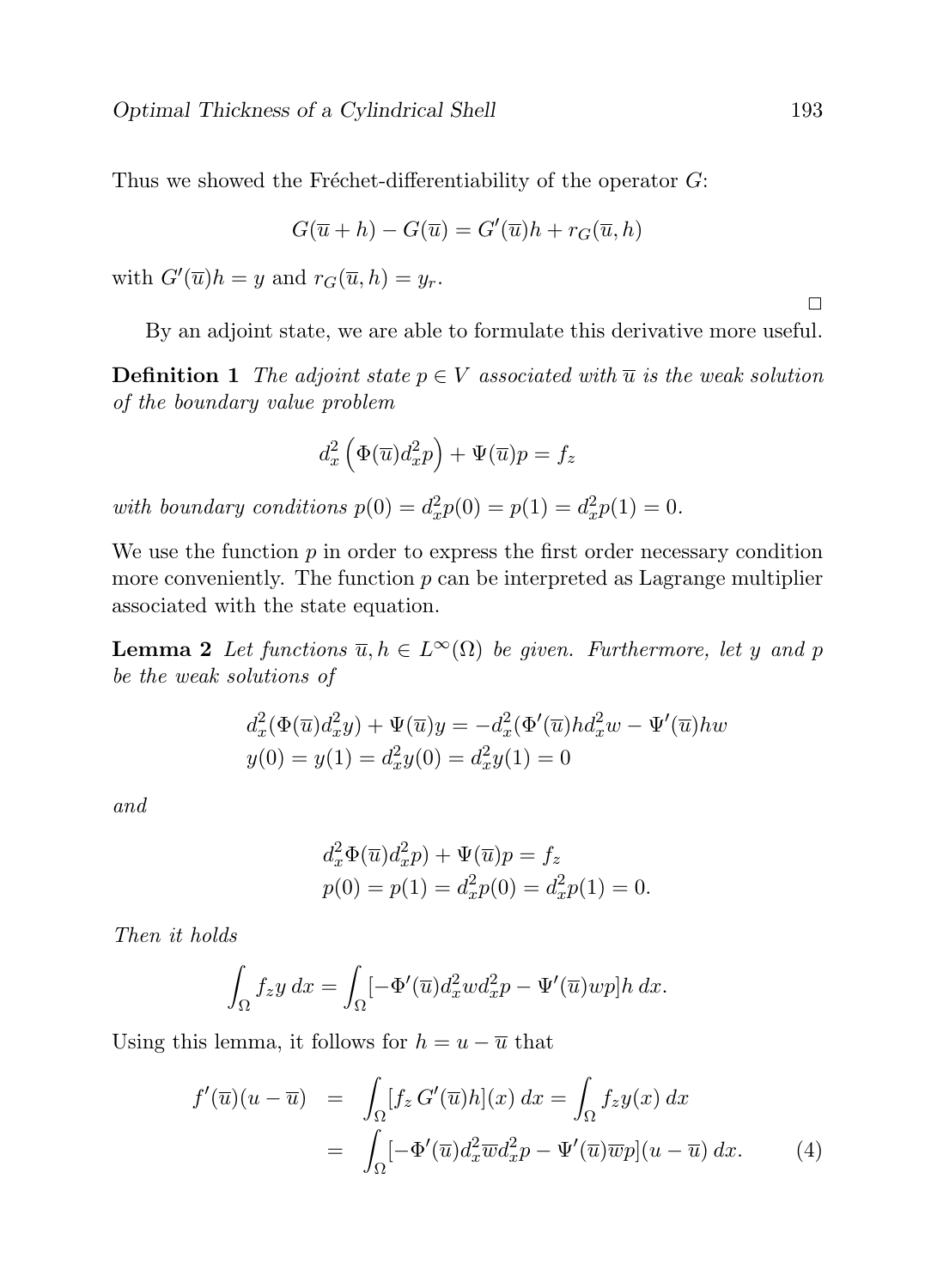Corollary 1 (Necessary condition) Any optimal control  $\overline{u}$  and the corresponding optimal state  $\overline{w} = G(\overline{u})$  must fulfill the optimality system

$$
\int_{\Omega} \{\Phi(\overline{u})d_x^2 p d_x^2 v + \Psi(\overline{u}) p v\} dx = \int_{\Omega} f_z v dx, \qquad \forall v \in V
$$

$$
\int_{\Omega} \{-\Phi'(\overline{u})d_x^2 \overline{w}d_x^2 p - \Psi'(\overline{u})\overline{w}p\} (u - \overline{u}) dx \ge 0, \qquad \forall u \in U_{ad},
$$

where the Lagrange multiplier  $p \in V$  is the weak solution of the adjoint equation.

This formulation implicitly contains the constraints in terms of the controlto-state operator G.

# 4 Numerical Implementation and Solution of the Problem

Our equality is a fourth order ordinary differential equation. We solve this equation by the finite element method. For the resulting optimal control problem we use the optimization solver fmincon that is part of the softwarepackage Matlab. Subsequently, we give some details to the finite element method (FEM) [16,20] that is used to determine approximate solutions of the state equations and the associated adjoint equation. The starting point of this method is the variational formulation (2).

In order to approximate the solution space  $V$ , we use Hermite interpolation of the functions  $w$  and  $p$  with step size parameter  $h$ :

$$
w_h = \sum_{j=0}^{n} w_j^0 p_j + w_j^1 q_j
$$

with basis functions  $p_j, q_j \in \mathcal{P}_3(\Omega)$  for  $j = 0, 1, ..., n$  (cubic polynomials), where *n* is the number of grid points, and the  $w_j^0, w_j^1$  are certain real node parameters. For the node parameters, we have in mind  $w_j^0 \approx w_h(x_j)$  and  $w_j^1 \approx d_x w_h(x_j)$ . First, we define the discrete solution space

$$
V_h = \left\{ w_h(\cdot) : w_h(\cdot) = \sum_{j=0}^n w_j^0 p_j(\cdot) + w_j^1 q_j(\cdot) \right\} \subset V.
$$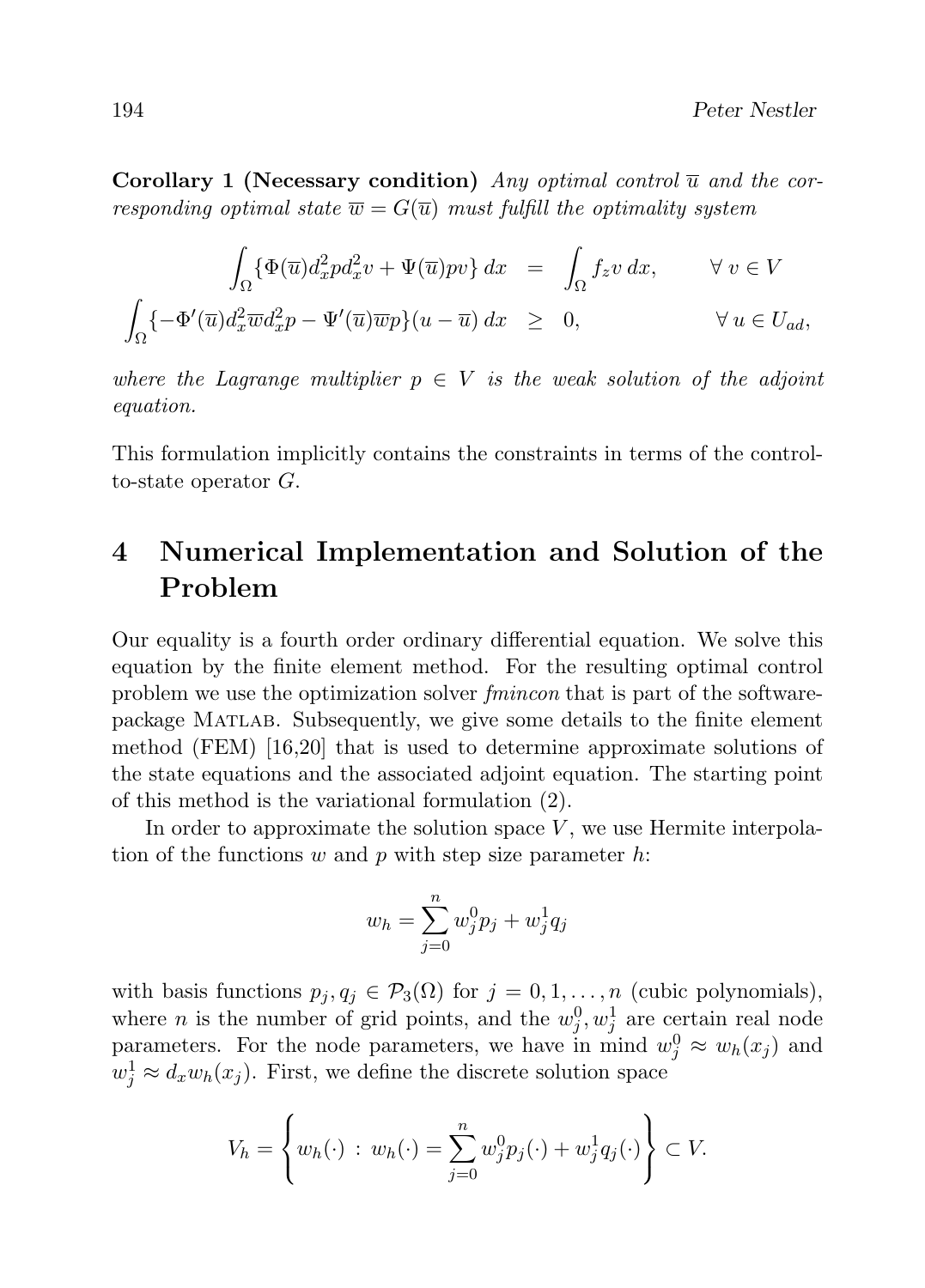In this definition of the solution space, we use conformal finite elements. Furthermore, we define a discrete bilinear form and a linear form

$$
a_h(w_h, v_h) := \int_{\Omega} \Phi(u_h) d_x^2 w_h d_x^2 v_h + \Psi(u_h) w_h v_h dx
$$
  

$$
F_h(v_h) := R \int_{\Omega} f_z v_h dx.
$$

For the weak formulation of our state equation or adjoint equation (with small modifications in the linear form), we define the following discrete problem: Find  $w_h \in V_h$  solving the equation

$$
a_h(w_h, v_h) = F_h(v_h) \qquad \forall \ v_h \in V_h.
$$

For this discrete problem and our approach, we can use the standard techniques of linear algebra to calculate an approximate solution for the state  $w<sub>h</sub>$  and the associated adjoint state  $p<sub>h</sub>$ . For the control function u, we use a piecewise linear interpolation,

$$
u_h = \sum_{j=0}^n u_j l_j
$$

with linear continuous basis functions  $l_j$ ; then it holds  $u_h \in \mathcal{C}(\overline{\Omega})$ . With the linear interpolation of the control  $u$  it follows for the Nemytskij-operators  $\Phi(u)$  and  $\Psi(u)$  on each interval  $E^{(i)} := [x_{i-1}, x_i]$ :

$$
\Phi(u_h)|_{E^{(i)}} := \frac{(2\mu + \lambda_{ESZ})R}{12} \left( \sum_{k=i-1}^i u_k l_k(x) \right)^3 \tag{5}
$$

$$
\Psi(u_h)|_{E^{(i)}} := \frac{(2\mu + \lambda_{ESZ})}{12R^3} \left\{ 12R^2 \left( \sum_{k=i-1}^i u_k l_k(x) \right) + \left( \sum_{k=i-1}^i u_k l_k(x) \right)^3 \right\}.
$$

The coefficients  $u_{i-1}$  and  $u_i$  are equal to  $u_h(x_{i-1})$  and  $u_h(x_i)$  within the considered element  $E^{(i)}$ . Therefore, we have established an isomorphism

$$
u_h \Longleftrightarrow \vec{u}_h = [u_0, \dots, u_n] \in \mathbf{R}^{n+1}
$$

and the objective functional  $f_h(u_h) = \int_{\Omega} f_x^h w_h dx$  can be expressed by a mapping  $\varphi : \mathbf{R}^{n+1} \to \mathbf{R}$ :

$$
\varphi_h : \vec{u}_h \mapsto u_h \mapsto f_h(u_h).
$$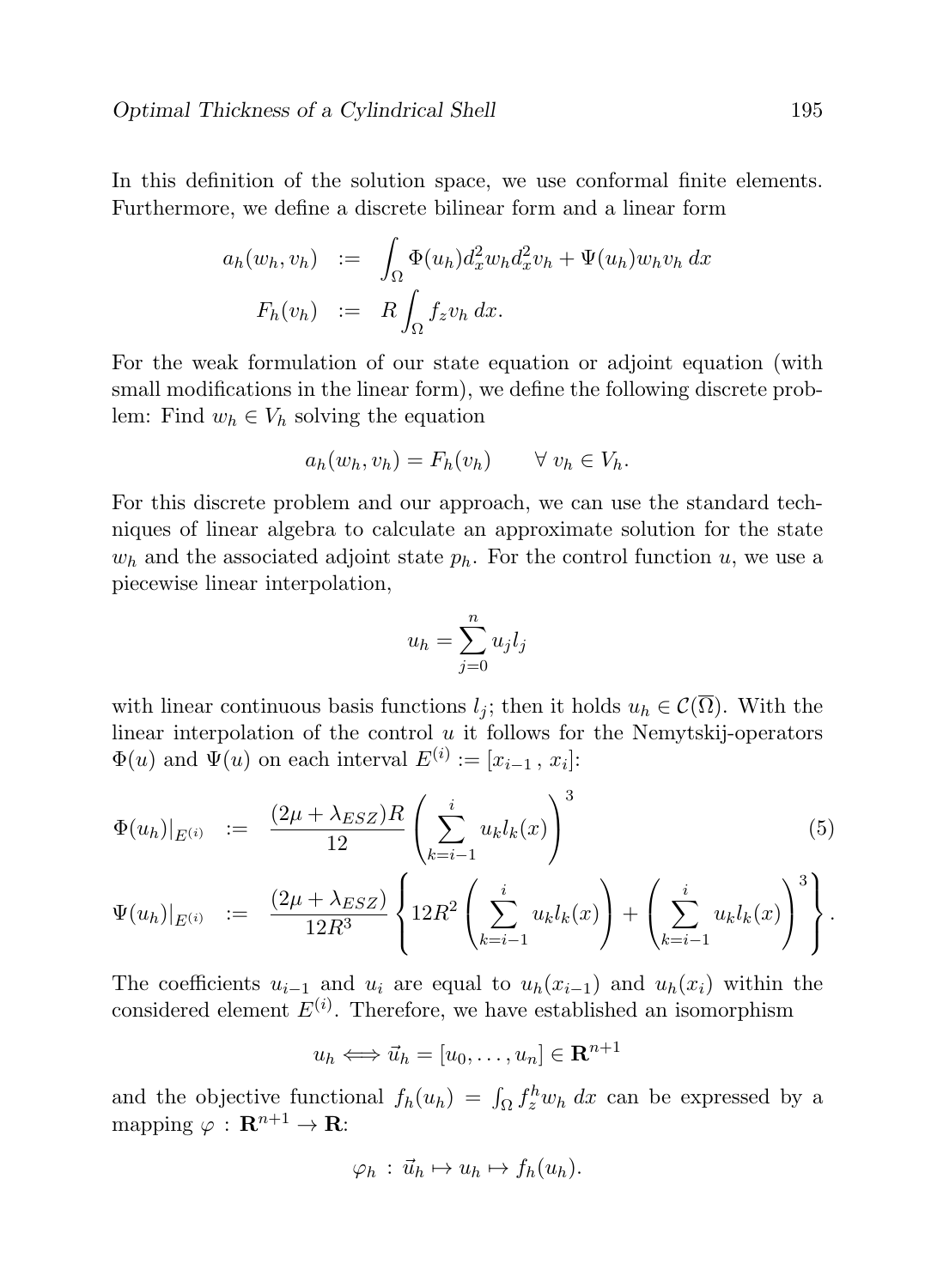This function will be used in the numerical implementation. The optimal control problem is finally approximated by

$$
\min_{\vec{u}\in U_{ad}^h}\varphi_h(\vec{u}_h),
$$

where the set  $U_{ad}^h$  will be defined later.

#### 4.1 Implementation of the Derivative of the Objective Functional

In order to express the derivative of the objective functional  $f$ , we invoke the adjoint state  $p$ . We get from  $(4)$ 

$$
f'(u)z = \int_{\Omega} \left[-\Phi'(u)d_x^2 w d_x^2 p - \Psi'(u)wp\right]z dx \qquad \forall z \in L^{\infty}(\Omega).
$$

The optimization solver fmincon calculates the discrete derivative  $\nabla \varphi_h(\vec{u}_h)$ by finite differences. This means that, in principle, our adjoint calculus is not needed by fmincon. However, proceeding in this way, the computing times will be very long. The tool *fmincon* can be accelerated by providing information on the derivative. During the analytical treatment of the optimal control problem, we determined the derivative  $f'(u)$  by (4). Numerically, we implement this derivative by the finite element approximation to compute  $\nabla \varphi_h(\vec{u}_h)$ . During the numerical optimization process, this gradient is passed to the solver fmincon. This reduces the running time of the optimization algorithm considerably. On the other hand, this approach might be problematic, because we approximate  $\nabla \varphi_h$  by means of a discretized continuous adjoint equation. This is not necessarily equal to the exact discrete gradient  $\nabla \varphi_h$ . The solver *fmincon* is testing the quality of the transmitted gradient  $\nabla \varphi_h$  by finite differences. During our numerical experiments, it turned out that the difference between our gradient  $\nabla \varphi_h$  (computed via the adjoint equation) and the "exact" discrete gradient was marginal of the order  $10^{-6}$ for sufficiently small discretization parameters h.

We should mention that the computation of the gradient via the adjoint equation was numerically more stable than the use of the one generated by fmincon. Of course, the solution of the optimization problem with finite element gradients is identical with the one obtained from finite difference gradients. We used a discretized version of this gradient, where we consider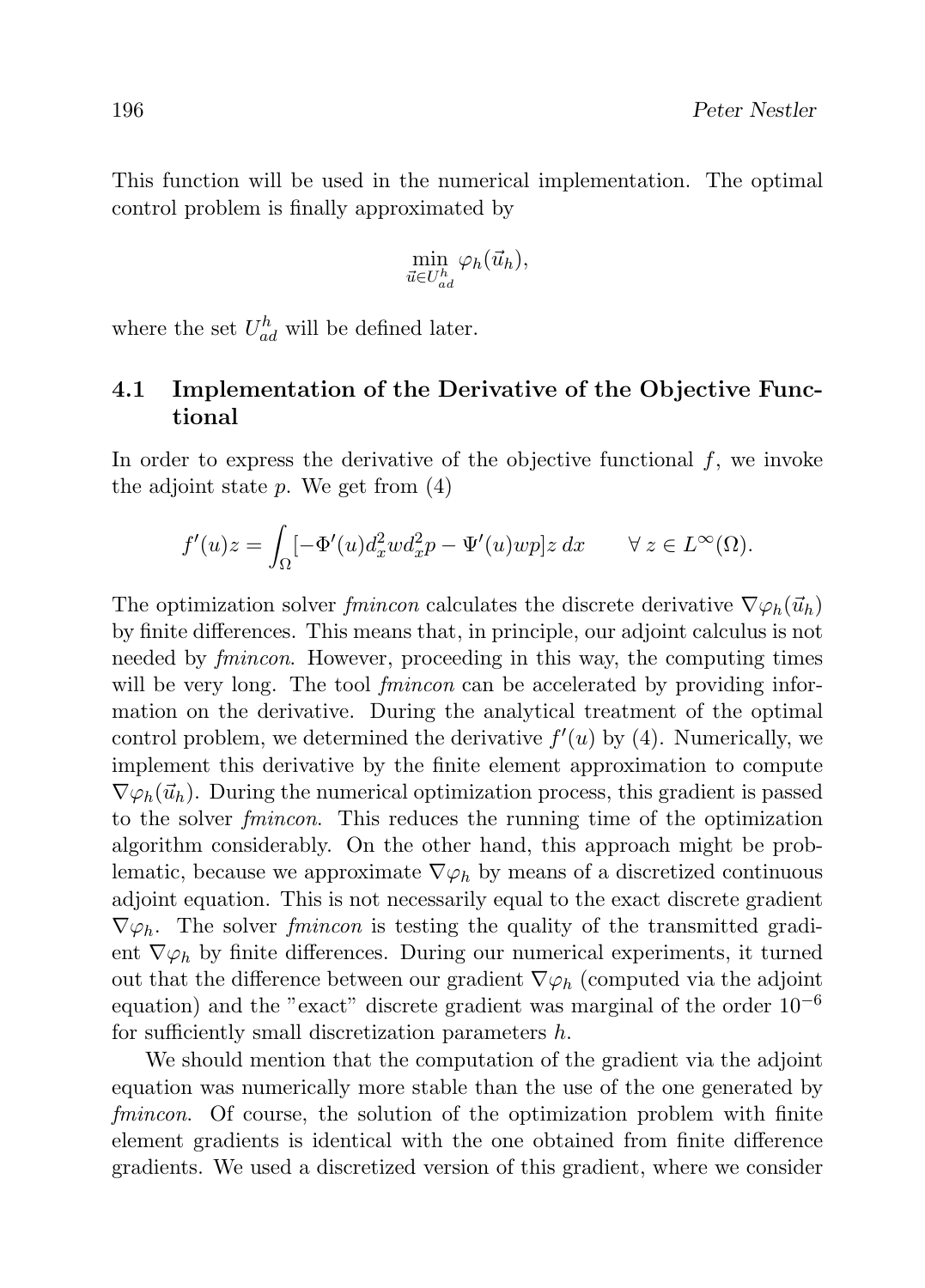arbitrary directions  $z_h \in \mathcal{C}(\overline{\Omega})$  (the analog approach to u), and it holds

$$
\nabla f_h(u_h) z_h = \int_{\Omega} \left[ -\Phi'(u_h) d_x^2 w_h d_x^2 p_h - \Psi'(u_h) w_h p_h \right] z_h dx
$$
  

$$
= \sum_{i=1}^n \int_{E^{(i)}} \left[ -\Phi'(u_h) d_x^2 w_h d_x^2 p_h - \Psi'(u_h) w_h p_h \right] z_h dx
$$

for each  $z_h$ . The derivatives of the Nemytskij operators  $\Phi'(u_h)$ ,  $\Psi'(u_h)$  are discretized analogously to  $(5)$ . For any direction  $z<sub>h</sub>$ , we can choose the nodal basis functions  $l_j$  successively for  $j = 0, \ldots, n$ . It follows for the numerical implementation of the discrete gradient vector that

$$
[\nabla \varphi_h]_j = \sum_{i=1}^n \int_{E^{(i)}} [-\Phi'(u_h) d_x^2 w_h d_x^2 p_h - \Psi'(u_h) w_h p_h] l_j dx \qquad j = 0, \dots, n.
$$

The same implementation is used for checking the first order necessary optimality conditions, see Corollary 1.

#### 4.2 Numerical Solution of the Optimization Problem

The reduced problem (3) is our starting point for the direct solution of the optimal control problem. It is a finite dimensional optimization problem:

$$
\min_{\vec{u}_h \in U_h^{ad}} \varphi_h(\vec{u}_h) \tag{6}
$$

subject to

$$
A_h \vec{u}_h = C,\t\t(7)
$$

where

$$
U_h^{ad} = \{ \vec{u}_h \in \mathbf{R}^{n+1} \mid \vec{u}_a \leq \vec{u}_h \leq \vec{u}_b \}
$$

and

$$
A_h = \left[ \begin{array}{cccc} \frac{h}{2} & h & \dots & h & \frac{h}{2} \end{array} \right] \in \mathbf{R}^{n+1}.
$$

The volume condition (7) is formulated as an additional constraint. It was derived by the trapezoidal rule. The constant  $C$  (volume) depends on the particular problem. The restrictions on  $\vec{u}_h$  are defined componentwise.

We use the *Optimization Toolbox* of MATLAB, in particular the tool fmincon, for obtaining numerical solutions. It is designed for solving optimization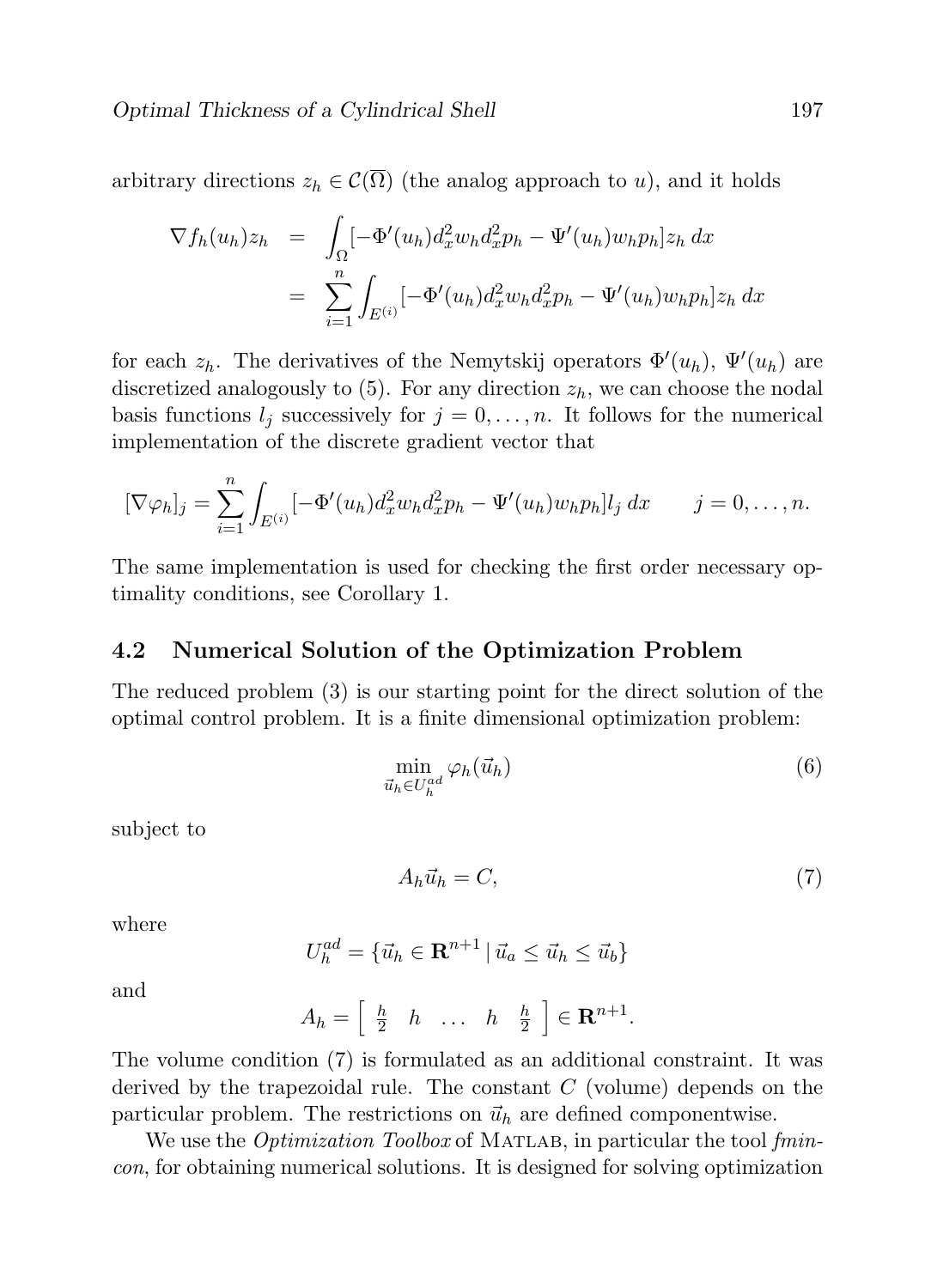problems with linear (or nonlinear) objective functions and linear (or nonlinear) constraints, both in form of equations as well as inequalities. The routine *fmincon* requires the following inputs: the values of the discrete objective functional  $\varphi_h(\vec{u}_h)$ , the volume condition (7) by input of  $A_h$  and C, the vectors  $\vec{u}_a, \vec{u}_b$ , and the discrete gradient vector  $\nabla \varphi_h$  that leads to a reduction of running time. The program stops, if changes of the objective functional are smaller than a prescribed threshold, the violations of the constraint be located within the tolerances, and the necessary conditions for the optimality of the solution are fulfilled. The output is the optimal solution vector  $\vec{u}_h$ , the discrete Lagrange multiplier  $q_h$  for the volume condition, and the Lagrange multipliers  $\vec{\mu}_a$ ,  $\vec{\mu}_b$  for the control restrictions, where they are active. Whether the solution  $\bar{u}_h$  of the discrete optimal control problem really be a candidate for the optimal solution is verified by checking the first order necessary condition. Let us call this "optimality test".

The variational inequality

$$
\int_{\Omega} \left[ -\Phi'(\overline{u}) d_x^2 \overline{w} d_x^2 p - \Psi'(\overline{u}) \overline{w} p \right] (z - \overline{u}) dx \ge 0, \qquad \forall z \in U_{ad}, \qquad (8)
$$

is the starting point for evaluating the optimality of the numerically computed optimal solution  $\bar{u}_h$ . Pointwise evaluation of the first order necessary condition, as done in [10] for optimal control problems with box constraints, is not applicable in our case due to the non-constant ansatz for the control function  $u$  and the additional volume condition. Let us define the linear form

$$
b(z) := \int_{\Omega} [\Phi'(\overline{u}) d_x^2 \overline{w} d_x^2 p + \Psi'(\overline{u}) \overline{w} p] z \, dx.
$$

The inequality (8) is equivalent to

$$
\max_{z \in U_{ad}} b(z) = b(\overline{u}),
$$

hence, to be optimal,  $\overline{u}$  must solve a linear continuous optimization problem. As done for the control u we linearly interpolate the function  $z$ . We have also an isomorphism

$$
\psi_h : \vec{z}_h \mapsto z_h \mapsto b_h(z_h),
$$

with

$$
b_h(z_h) = \int_{\Omega} [\Phi'(\overline{u}_h) d_x^2 \overline{w}_h d_x^2 p_h + \Psi'(\overline{u}_h) \overline{w}_h p_h] z_h dx.
$$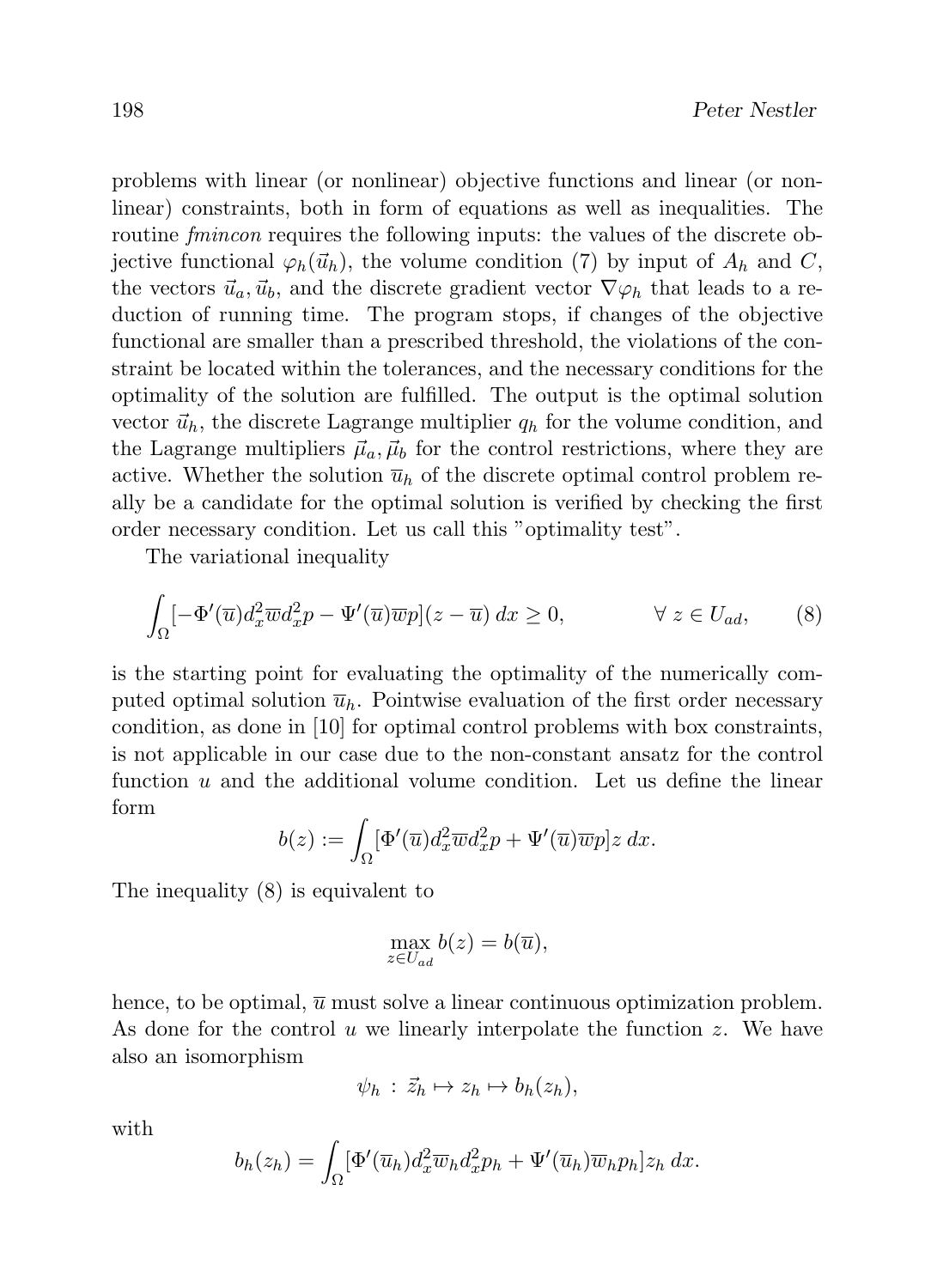Hence we obtain the discrete problem:

$$
\max_{\vec{z}_h \in U_h^{ad}} \psi_h(\vec{z}_h) \tag{9}
$$

subject to

$$
A_h \vec{z}_h = C.
$$

A first test is performed as follows: After computing  $\overline{u}_h$ , we compute the state  $\overline{w}_h$  and the adjoint state  $p_h$ . Then we solve the optimal problem (9). The solution is  $\overline{z}_h$ . If  $\overline{u}_h$  is optimal for the discretized problem, the equation  $\overline{u}_h = \overline{z}_h$  should hold. In general, there is an error and the difference  $\|\overline{u}_h-\overline{z}_h\|$ indicates the precision of  $\overline{u}_h$ . This procedure shows, how good  $\overline{u}_h$  solves the discretized optimization problem. Another test is used to estimate, how well  $\overline{u}_h$  solves the reduced problem.

Now, we give some implementation details. The problem (9) is also solved by the optimization solver fmincon. The gradient  $\nabla \psi_h$  is calculated by finite elements and is passed to *fmincon*. We used  $\vec{z}_0 = \overline{u}_h + \epsilon \cdot \mathbf{1}$  as starting approximation for our examples below. The parameter  $\epsilon \in \mathbf{R}$  generates a perturbation in all components of optimal solution  $\overline{u}_h$  of (6). The output is the optimal solution  $\overline{z}_h$  of (8).

#### 5 Examples

Let us discuss some simple test examples for our optimal control problem. They are used to evaluate the quality of the necessary optimality conditions and the advantage of using finite elements gradients. In the examples, we use the material parameters

$$
E = 2.1 \cdot 10^2, \ \nu = 0.3, \ R = 1,
$$

that is the elastic modulus E, the Poisson number  $\nu$  and the radius R. The first two parameters depend on the material and the last parameter depends on the particular geometry. To discretize the stationary problem, we choose an equidistant grid. For this grid, we compute the discrete optimal solution  $\overline{u}_h$  and the corresponding optimal state  $\overline{w}_h$ .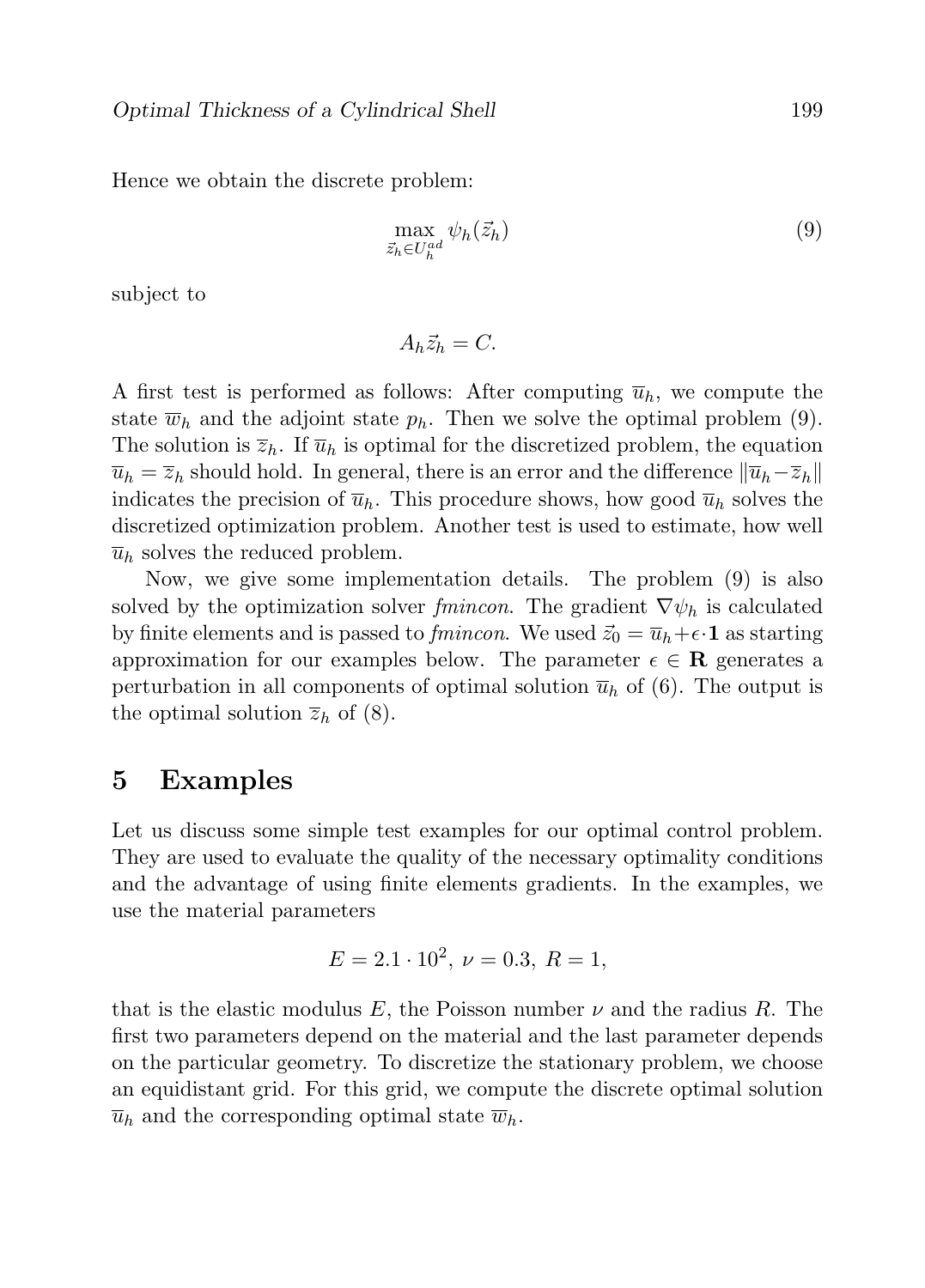

Figure 2: Starting configuration

Figure 2 shows a longitudinal cut through the cylindrical shell, where we only plot the upper part due to symmetry. The dash-dotted-line represents the central plane of the cylindrical shell. This is the starting configuration for all examples. We define the vector  $\mathbf{1} \in \mathbb{R}^{n+1}$  containing the integer number in all entries. As restrictions to the control we set the constants  $u_a = 0.05 \cdot \mathbf{1}$  and  $u_b = 0.2 \cdot \mathbf{1}$ . The fixed volume is prescribed by  $C = 0.6283$ , and  $u_0 = 0.1 \cdot 1$  is the initial value on the control. The figures below show the optimal solution  $\overline{u}_h$ , the solution  $\overline{z}_h$  of the variational inequality and the corresponding shape of the cylindrical shell for different choices of  $f<sub>z</sub>$ .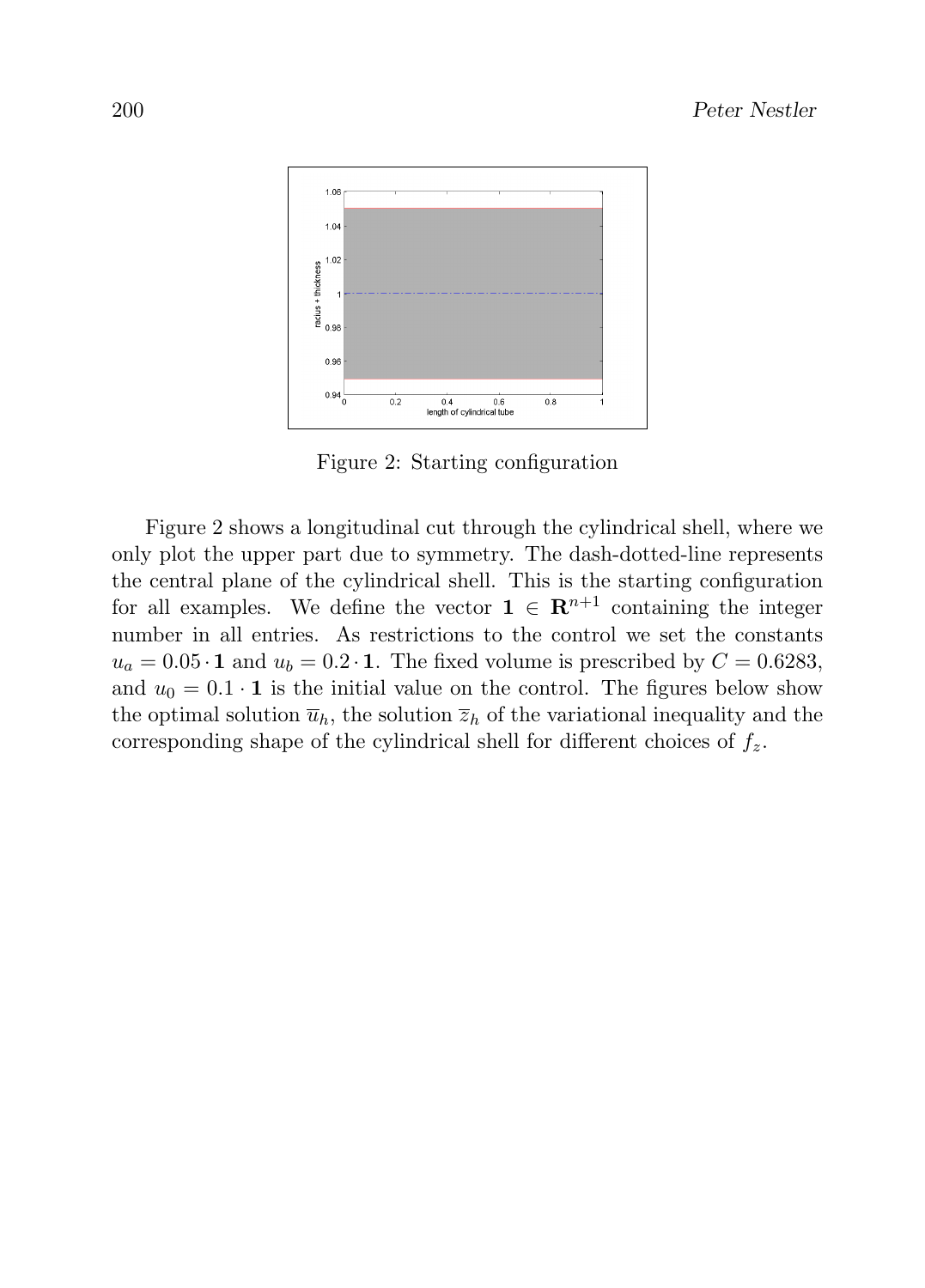**Example 1.** We take as force  $f_z = \sin(2\pi x)$ .

First, we justify the use of the finite element gradient via the adjoint equation.



Figure 3: Optimal thickness  $\overline{u}_h$  on using the finite difference method of fmincon for gradients (fdmgradient)



Figure 4: Optimal thickness  $\bar{u}_h$  by using the finite element method and the adjoint equation for the gradients (fem-gradient)

As can be easily seen, the use of the finite element gradient is of great advantage. The second major advantage is the acceleration of the optimization solver fmincon:

|     | grid-points $\int fmincon$ with fdm-gradient $\int fmincon$ with fem-gradient |         |
|-----|-------------------------------------------------------------------------------|---------|
|     |                                                                               |         |
| 50  | 246.433                                                                       | 2.49704 |
| 100 | 1166.62                                                                       | 5.58509 |

The values of the 2nd and 3nd column are given in seconds. These values were calculated for Example 1.

The next pictures show the numerically calculated optimal control  $\bar{u}_h$ and the associated configuration of the cylindrical shell. Again, we only display its upper half.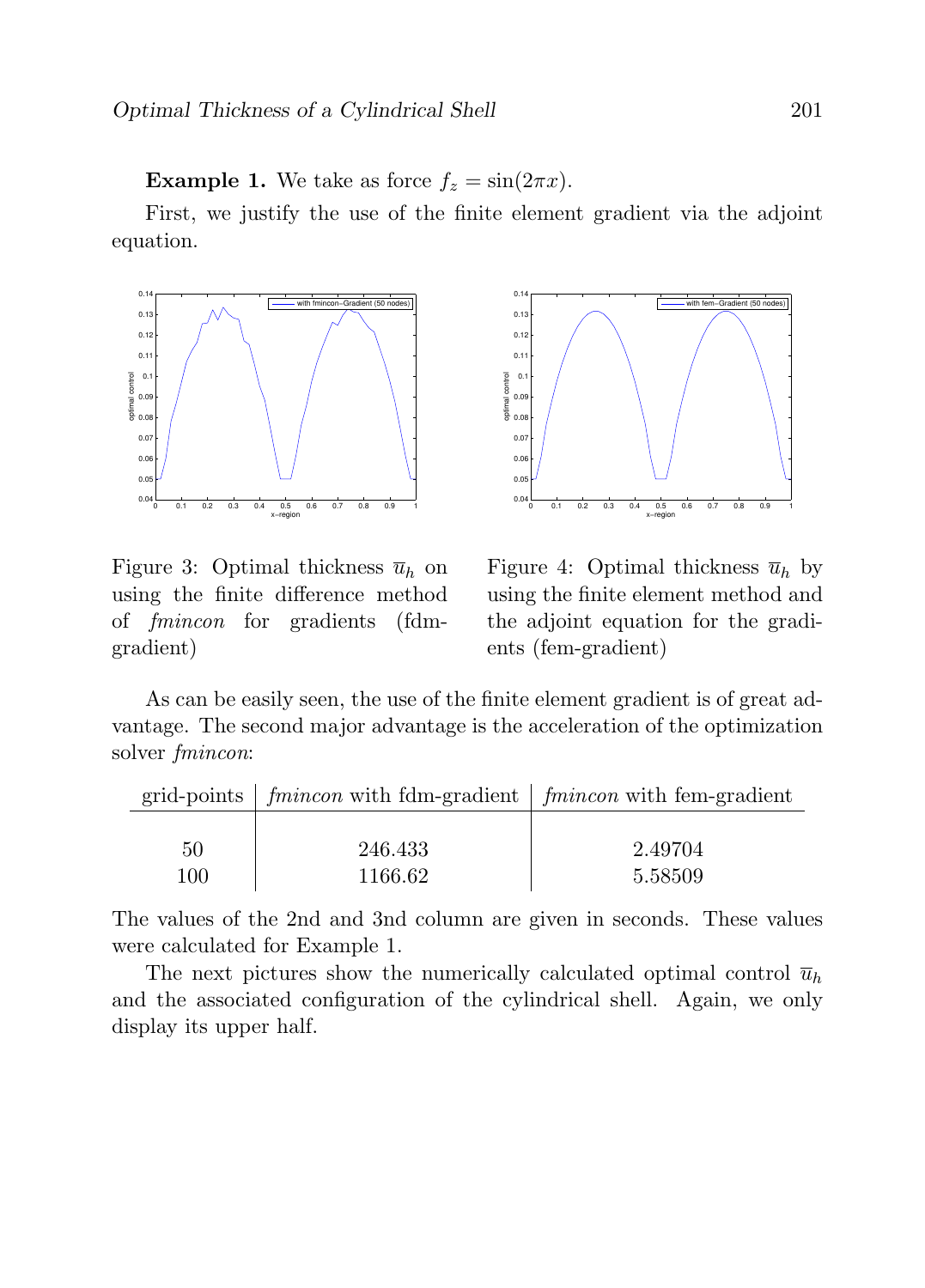



Figure 5: Optimal thickness  $\overline{u}_h$ 

Figure 6: Configuration of the cylindrical shell

The following table shows how the error developed with consideration of the step size. For  $\overline{u}$ , we take the solution  $\overline{u}_h$  on a very fine grid with  $h = 1.25 \cdot 10^{-3}$ .

| step-size $h$        | $\ \overline{u}-\overline{u}_h\ _{\infty}$ | $\ \overline{u}-\overline{u}_h\ _2$ |
|----------------------|--------------------------------------------|-------------------------------------|
| $4.00 \cdot 10^{-2}$ | $5.215633 \cdot 10^{-3}$                   | $1.322039 \cdot 10^{-3}$            |
| $2.00 \cdot 10^{-2}$ | $3.393303 \cdot 10^{-3}$                   | $5.254619 \cdot 10^{-4}$            |
| $1.00 \cdot 10^{-2}$ | $1.465212 \cdot 10^{-3}$                   | $2.395697 \cdot 10^{-4}$            |
| $5.00 \cdot 10^{-3}$ | $8.900138 \cdot 10^{-4}$                   | $7.009283 \cdot 10^{-5}$            |
| $2.50 \cdot 10^{-3}$ | $6.143035 \cdot 10^{-4}$                   | $5.524533 \cdot 10^{-5}$            |

The next table displays the discretization error of (9) in different norms.

| step-size $h$        | $\ \overline{u}-\overline{z}_h\ _{\infty}$ | $\ \overline{u}-\overline{z}_h\ _2$ |
|----------------------|--------------------------------------------|-------------------------------------|
| $2.00 \cdot 10^{-2}$ | $1.398209 \cdot 10^{-1}$                   | $3.264695 \cdot 10^{-2}$            |
| $1.00 \cdot 10^{-2}$ | $1.476560 \cdot 10^{-1}$                   | $1.978807 \cdot 10^{-2}$            |
| $5.00 \cdot 10^{-3}$ | $1.105508 \cdot 10^{-4}$                   | $9.371137 \cdot 10^{-6}$            |
| $2.50 \cdot 10^{-3}$ | $6.110761 \cdot 10^{-5}$                   | $4.862581 \cdot 10^{-6}$            |
| $1.25 \cdot 10^{-3}$ | $1.024119 \cdot 10^{-5}$                   | $2.125253 \cdot 10^{-6}$            |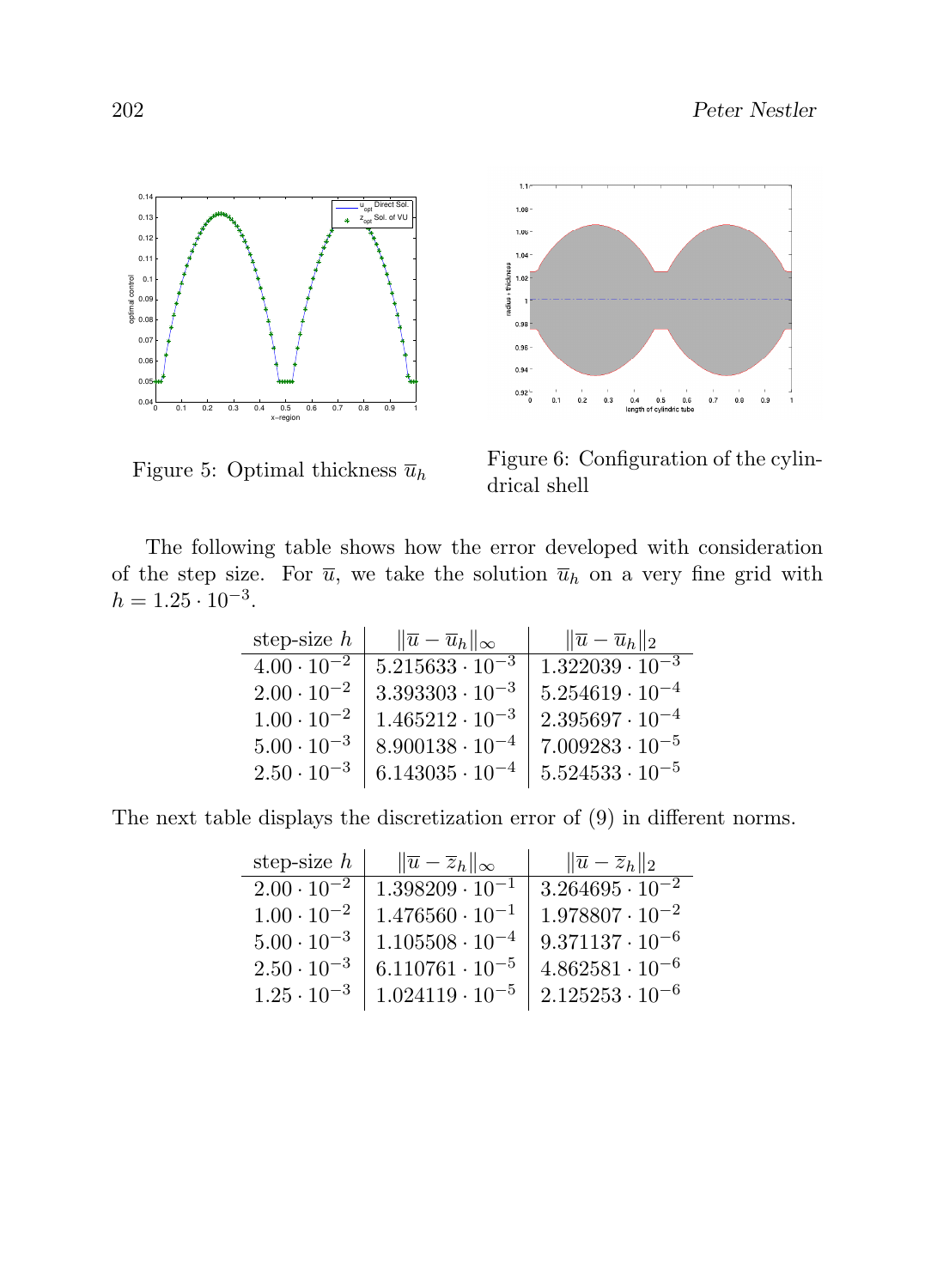**Example 2.** We take as force  $f_z = x(1-x)$ .

In the next example a "simple" symmetric force is acting on the cylindrical shell. We again show the optimal control  $\overline{u}_h$  and the cut through the cylindrical shell.



Figure 7: Optimal thickness  $\overline{u}_h$ 



Figure 8: Configuration of the cylindrical shell

|  |  |  |  | For the error, the following values are obtained: |  |  |  |  |
|--|--|--|--|---------------------------------------------------|--|--|--|--|
|--|--|--|--|---------------------------------------------------|--|--|--|--|

| step-size $h$                   | $\ \overline{u}-\overline{u}_h\ _{\infty}$ | $\ \overline{u}-\overline{u}_h\ _2$ |
|---------------------------------|--------------------------------------------|-------------------------------------|
| $4.00 \cdot \overline{10^{-2}}$ | $4.279621 \cdot 10^{-3}$                   | $1.663178 \cdot 10^{-3}$            |
| $2.00 \cdot 10^{-2}$            | $3.652657 \cdot 10^{-3}$                   | $1.513568 \cdot 10^{-3}$            |
| $1.00 \cdot 10^{-2}$            | $3.312656 \cdot 10^{-3}$                   | $1.432902 \cdot 10^{-3}$            |
| $5.00 \cdot 10^{-3}$            | $2.552378 \cdot 10^{-3}$                   | $1.187955 \cdot 10^{-3}$            |
| $2.50 \cdot 10^{-3}$            | $1.194550 \cdot 10^{-3}$                   | $1.520591 \cdot 10^{-4}$            |
|                                 |                                            |                                     |
|                                 |                                            |                                     |
| step-size $h$                   | $\ \overline{u}-\overline{z}_h\ _{\infty}$ | $\ \overline{u}-\overline{z}_h\ _2$ |
| $2.00 \cdot 10^{-2}$            | $1.100842 \cdot 10^{-3}$                   | $3.894984 \cdot 10^{-5}$            |
| $1.00 \cdot 10^{-2}$            | $1.100871 \cdot 10^{-3}$                   | $3.895043 \cdot 10^{-5}$            |
| $5.00 \cdot 10^{-3}$            | $1.100853 \cdot 10^{-3}$                   | $3.894977 \cdot 10^{-5}$            |
| $2.50 \cdot 10^{-3}$            | $1.100852 \cdot 10^{-3}$                   | $3.895002 \cdot 10^{-5}$            |

Figure 7 indicates that, in the major parts of Intervall [0, 1] the solution is almost linear. This explains the very good approximation already for  $h = 0.02$ .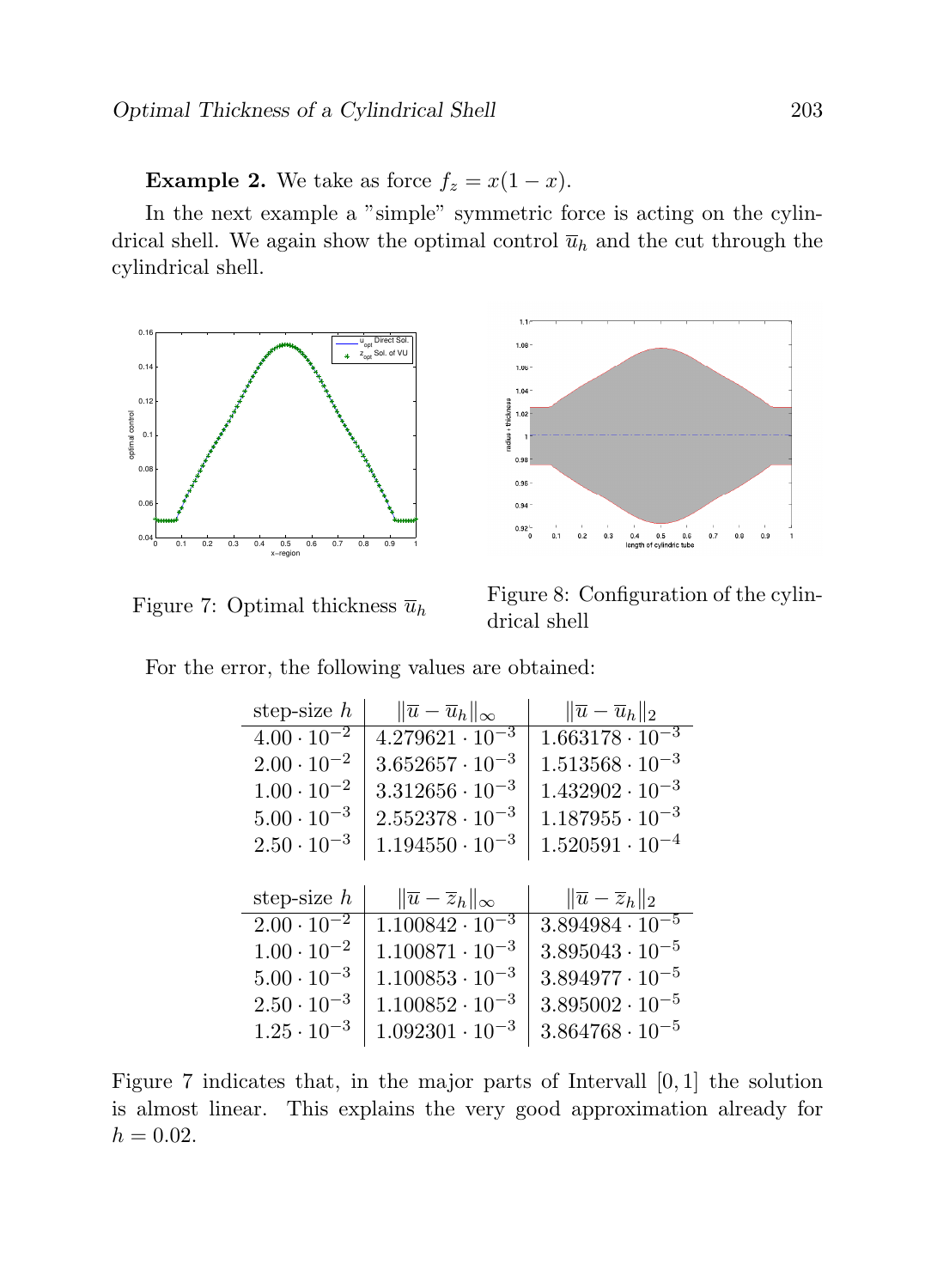## **Example 3.** The force is given by  $f_z = \exp(x)$ .

In this example, an exponential power is applied to the cylindrical shell.







Figure 10: Configuration of the cylindrical shell

|  |  |  |  | For this example, we calculated the following errors: |  |  |  |
|--|--|--|--|-------------------------------------------------------|--|--|--|
|--|--|--|--|-------------------------------------------------------|--|--|--|

| step-size $h$        | $\ \overline{u}-\overline{u}_h\ _{\infty}$ | $\ \overline{u}-\overline{u}_h\ _2$ |
|----------------------|--------------------------------------------|-------------------------------------|
| $4.00 \cdot 10^{-2}$ | $6.617402 \cdot 10^{-3}$                   | $1.663178 \cdot 10^{-4}$            |
| $2.00 \cdot 10^{-2}$ | $1.062276 \cdot 10^{-3}$                   | $1.513568 \cdot 10^{-4}$            |
| $1.00 \cdot 10^{-2}$ | $1.073535 \cdot 10^{-3}$                   | $1.432902 \cdot 10^{-5}$            |
| $5.00 \cdot 10^{-3}$ | $9.485243 \cdot 10^{-4}$                   | $1.187955 \cdot 10^{-5}$            |
| $2.50 \cdot 10^{-3}$ | $5.911537 \cdot 10^{-4}$                   | $1.520591 \cdot 10^{-5}$            |
|                      |                                            |                                     |
|                      |                                            |                                     |
| step-size $h$        | $\ \overline{u}-\overline{z}_h\ _{\infty}$ | $\ \overline{u}-\overline{z}_h\ _2$ |
| $2.00 \cdot 10^{-2}$ | $1.479\overline{757\cdot 10^{-1}}$         | $2.707877 \cdot 10^{-2}$            |
| $1.00 \cdot 10^{-2}$ | $3.221490 \cdot 10^{-3}$                   | $2.032824 \cdot 10^{-4}$            |
| $5.00 \cdot 10^{-3}$ | $1.617830 \cdot 10^{-4}$                   | $6.937561 \cdot 10^{-6}$            |
| $2.50 \cdot 10^{-3}$ | $8.919767 \cdot 10^{-5}$                   | $3.873755 \cdot 10^{-6}$            |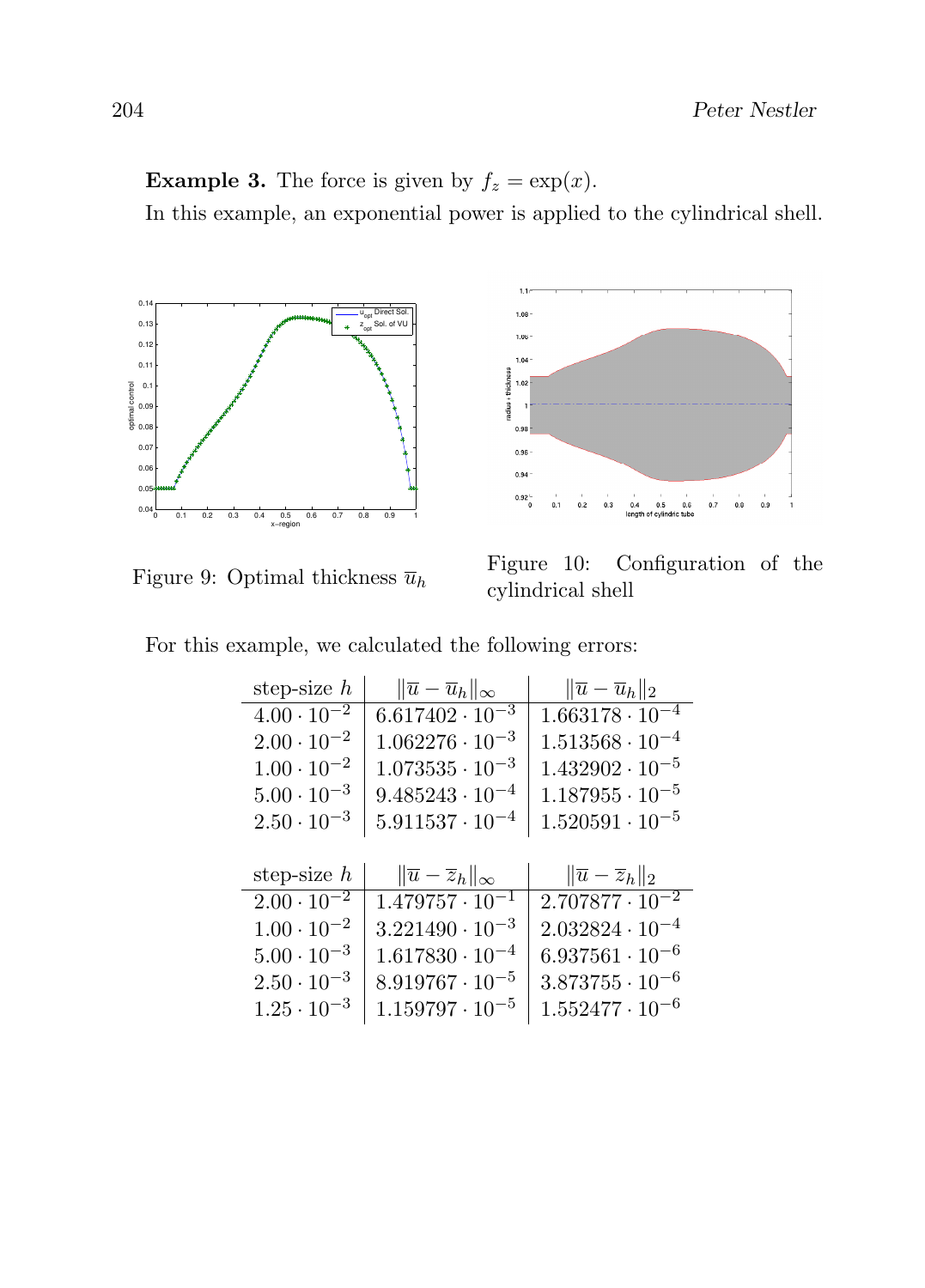Example 4. We select as force

$$
f_z(x) = \begin{cases} \exp(x) & x \in [0, 0.5] \\ \exp(-x) & x \in (0.5, 1] \end{cases}
$$

In this example, we considered also an exponential power influence on the cylindrical shell. But on half of the interval, we used a negative exponential power.



Figure 11: Optimal thickness  $\overline{u}_h$ 



Figure 12: Configuration of the cylindrical shell

| step-size $h$        | $\ \overline{u}-\overline{u}_h\ _{\infty}$ | $\ \overline{u}-\overline{u}_h\ _2$ |
|----------------------|--------------------------------------------|-------------------------------------|
| $4.00 \cdot 10^{-2}$ | $5.145951 \cdot 10^{-3}$                   | $8.806373 \cdot 10^{-4}$            |
| $2.00 \cdot 10^{-2}$ | $2.393243 \cdot 10^{-3}$                   | $2.094697 \cdot 10^{-4}$            |
| $1.00 \cdot 10^{-2}$ | $1.718650 \cdot 10^{-3}$                   | $1.538653 \cdot 10^{-4}$            |
| $5.00 \cdot 10^{-3}$ | $9.667670 \cdot 10^{-4}$                   | $9.869548 \cdot 10^{-5}$            |
| $2.50 \cdot 10^{-3}$ | $3.907290 \cdot 10^{-4}$                   | $6.034828 \cdot 10^{-5}$            |
|                      |                                            |                                     |
|                      |                                            |                                     |

| step-size $h$        | $\ \overline{u}-\overline{z}_h\ _{\infty}$ | $\ \overline{u}-\overline{z}_h\ _2$ |
|----------------------|--------------------------------------------|-------------------------------------|
| $2.00 \cdot 10^{-2}$ | $1.363838 \cdot 10^{-1}$                   | $1.535772 \cdot 10^{-2}$            |
| $1.00 \cdot 10^{-2}$ | $2.291533 \cdot 10^{-3}$                   | $1.604229 \cdot 10^{-4}$            |
| $5.00 \cdot 10^{-3}$ | $1.537531 \cdot 10^{-4}$                   | $8.267414 \cdot 10^{-6}$            |
| $2.50 \cdot 10^{-3}$ | $1.023066 \cdot 10^{-4}$                   | $4.271060 \cdot 10^{-6}$            |
| $1.25 \cdot 10^{-3}$ | $1.004273 \cdot 10^{-5}$                   | $1.403717 \cdot 10^{-6}$            |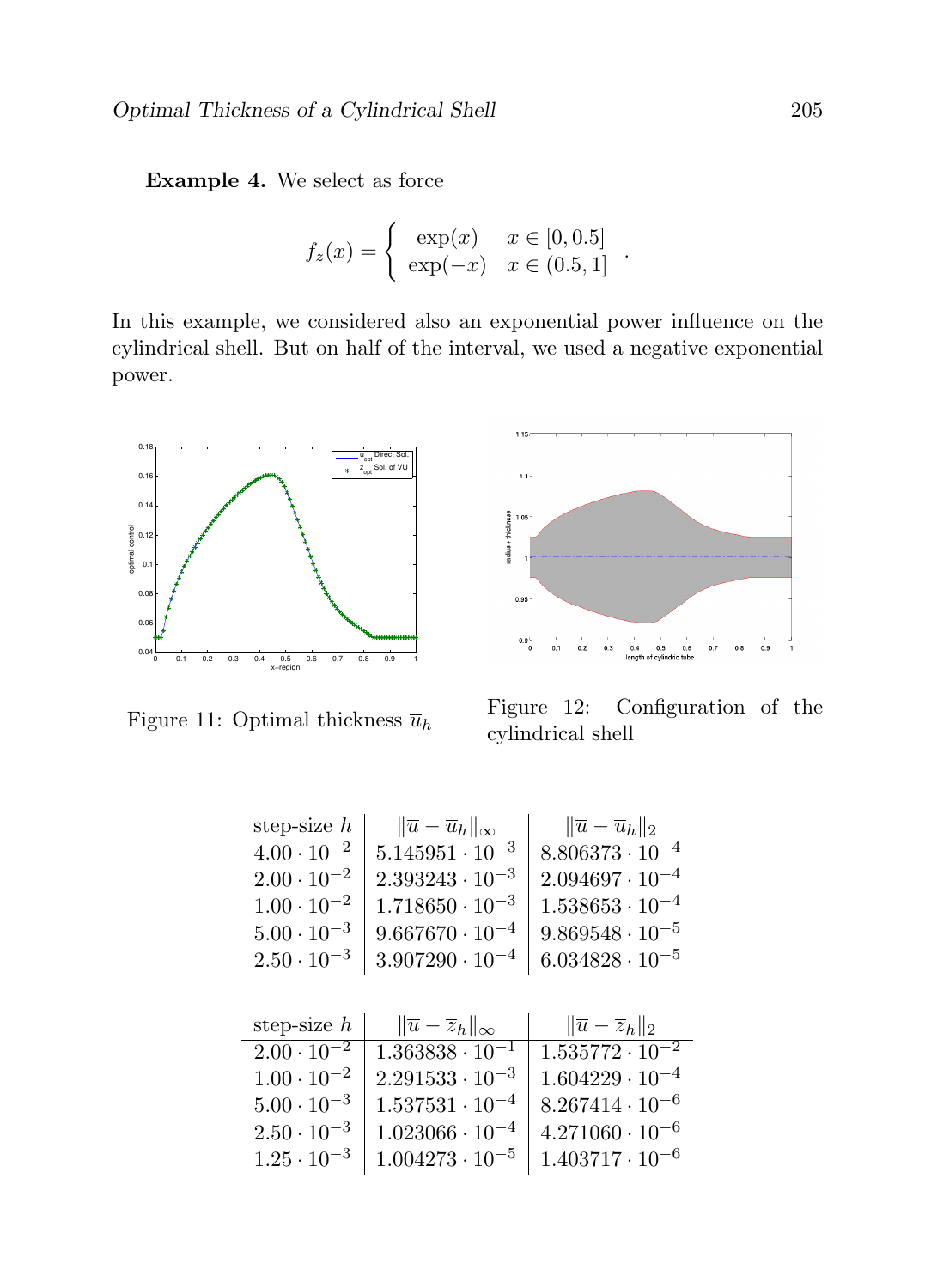### 6 Concluding Remarks

We discussed a problem of optimal shape design in linear elasticity theory. The optimal thickness of a cylindrical tube is determined that minimizes the displacement of the tube under the influence of given external force. Necessary optimality conditions for the optimal solution are formulated and proved. In contrast to previous work on this subject, we selected a direct method for the optimization for a finite element discretized model. We also use finite element method to generate gradients and to test necessary optimality conditions. We considered only small deformations. The case of large deformations that might lead to effects of plasticity ist not considered here.

Acknowledgement. The author thanks L. Bittner and W. Schmidt (Greifswald) for introducing me to this topic. Moreover, he is very grateful to F. Tröltzsch (Berlin) for this support and extensive discussion during a revision of this paper.

## References

- [1] J. Sokolowski, J.-P. Zolesio: Introduction to Shape Optimization Shape Sensitivity Analysis, Springer Series in Computational Mathematics 16, 1992.
- [2] O. Pironneau: Optimal Shape Design for Elliptic Systems (Scientific Computation), Springer Verlag, 1983.
- [3] J. Haslinger, R. A. E. Mäkinen: *Introduction to Shape Optimization:* Theory, Approximation and Computation, SIAM Philadelphia, 2003.
- [4] P. Neittaanmäki, J. Sprekels, D. Tiba: *Optimization of Elliptic Systems*, Springer Science+Business Media Inc., 2006.
- [5] M. C. Delfour, J.-P. Zolesio: Shapes and Geometries: Analysis, Differtial Calculus and Optimization, SIAM Philadelphia, 2001.
- [6] M. Masmoudi, J. Cea, S. Garreau, P. Guillaume: Computer Methods in Applied Mechanics and Engineering, Elsevier Volume 188, Issue 4, 2000.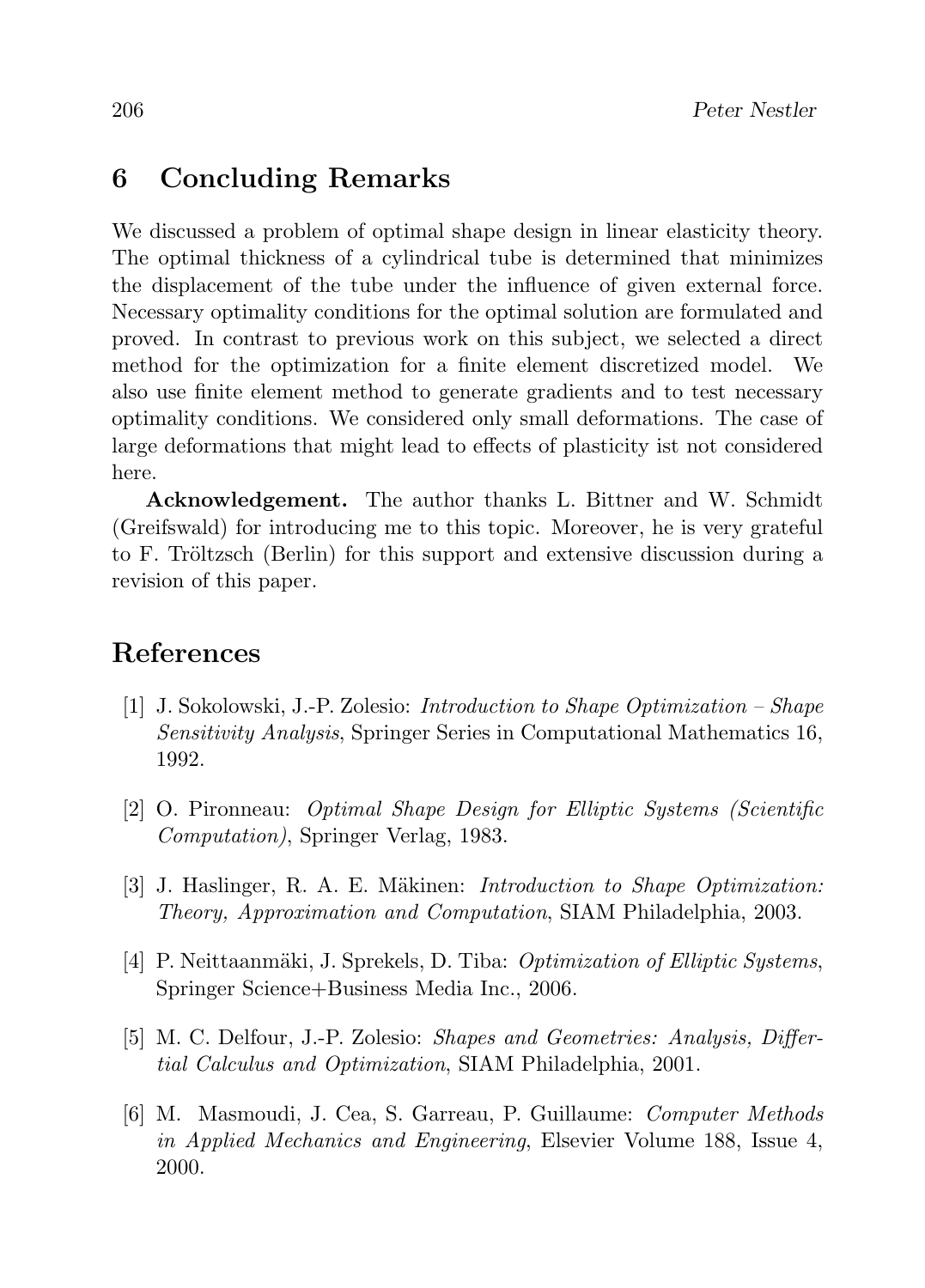- [7] U. Lepik, T. Lepikult: Automated calculation and optimal design of rigid-plastic beams under dynamic loading, Int. J. Impact Engng. 6, 87 – 99, 1987.
- [8] T. Lepikult, W. H. Schmidt, H. Werner: Optimal design of rigid-plastic beams subjected to dynamical loading, Springer Verlag, Structural Optimization 18, 116 – 125, 1999.
- [9] J. Lellep: Optimization of inelastic cylindrical shells., Eng. Optimization 29, 359 – 375, 1997.
- [10] V. Azhmyakov, J. Lellep, W. Schmidt: On the optimal design of elastic beams, Struct. Multidisc. Optim. 27, 80 – 88, 2004.
- [11] Ph. Ciarlet: *Introduction to Linear Shell Theory*, Elsevier, 1998.
- [12] St. P. Timoshenko: Vibration Problems in Engineering, D. Van Nostrand Company, 1st Ed. 1928.
- [13] J. Lellep: Optimal design of plastic reinforced cylindrical shells, Control-Theory and Advanced Technology Vol. 5, No. 2, 119 – 135, 1989.
- [14] G. Olenev: On optimal location of the additional support for an impulsively loaded rigid-plastic cylindrical shell, Trans. Tartu Univ. 772,  $110 - 120$ , 1987.
- [15] J. Sprekels, D. Tiba: Optimization problems for thin elastic structures, in "Optimal Control of Coupled System of PDE", ISBNM Birkhäuser, 2009, 255-273.
- [16] D. Braess: Finite Elements: Theory, Fast Solvers and Applications in Solid Mechanics, Cambridge University Press, 2007.
- [17] D. Chapelle, K. J. Bathe: The Finite Element Analysis of Shells Fundamentals, Springer Verlag, Berlin, Heidelberg 2003.
- [18] J. Wloka: Partial Differential Equations, Cambridge University Press, 1987.
- [19] F. Tröltzsch: *Optimal Control of Partial Differential Equations: The*ory, Methods and Applications, AMS, 2010.